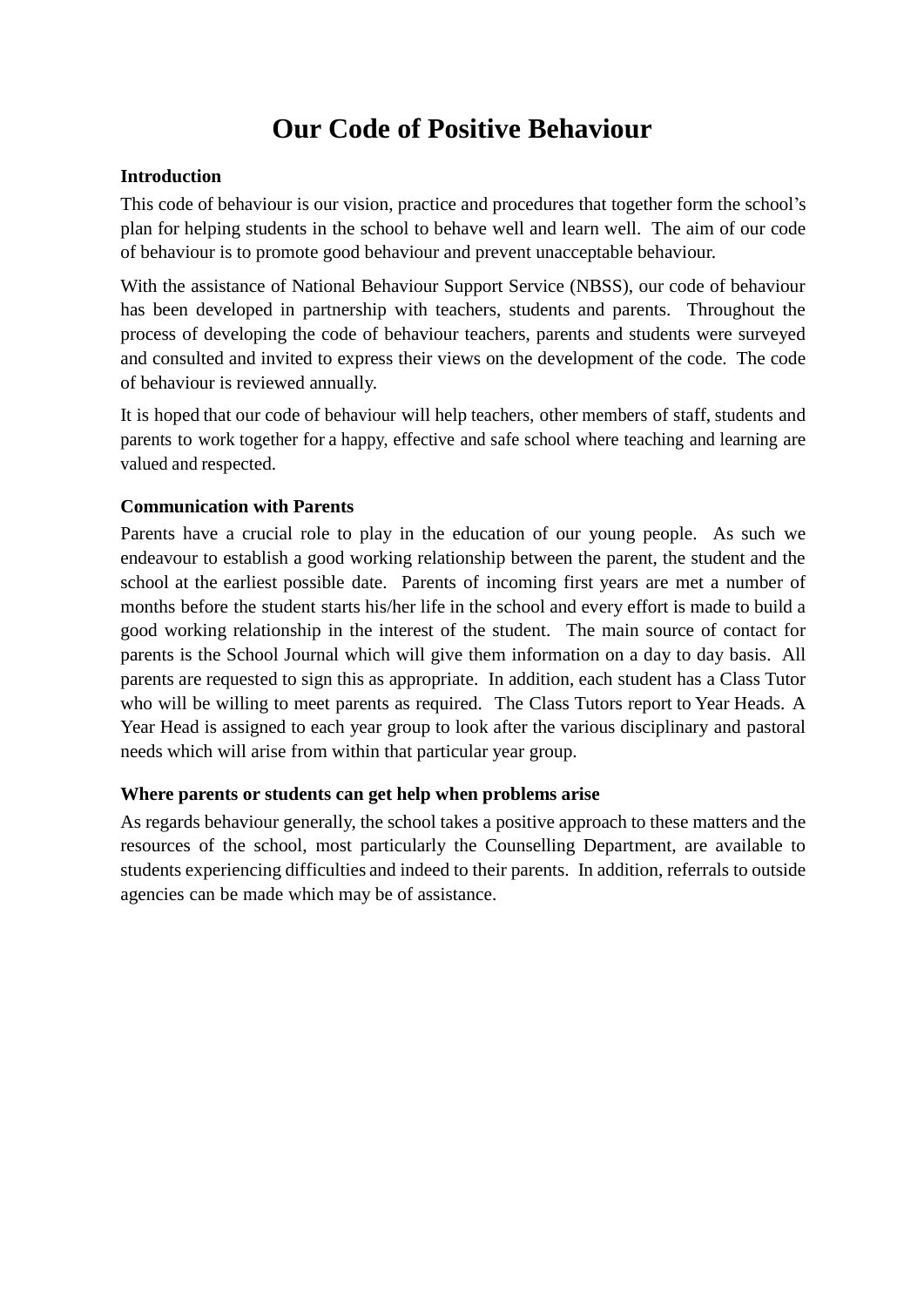#### **Standards of Behaviour**

The following are standards of behaviour that the school expects from students in relation to their own learning and to that of their peers:

- Attending school regularly in full uniform
- Arriving to school and class on time
- Having all necessary books and equipment
- Doing the best you can in homework, classwork and exams
- Taking responsibility for your work and actions
- Keeping the rules
- Helping to create a safe, positive environment
- Respecting all those who work in the school
- Respecting yourself, other students and everyone's right to learn
- Participating in school activities
- Being honest in yourself and in your dealings with others

These standards also signal the kinds of behaviours that are not acceptable in the school:

- Behaviour and language that is hurtful and offensive about someone's gender, religion, age, disability, race, membership of the Traveller Community, family status, marital status and sexual orientation
- Behaviour identified as bullying, harassment or discrimination
- Behaviour that interferes with teaching and learning
- Threats or physical hurt to another person
- Damage to property
- Theft

The school rules follow from the standards that are expected and have been devised in the interest of all of those who attend and work in Collinstown Park Community College. The pupils continued participation in the school is based on compliance with our Code of Behaviour. In the event of serious or regular breaches of the school's code of behaviour, it is open to the Principal to suspend pupils from attendance at classes. By the same token, it is open to parents to appeal such suspension to the Board of Management. Decisions of the Board in relation to suspension/expulsion may be appealed to the Dublin and Dun Laoghaire Education and Training Board.

The code of behaviour applies in any situation where the student is in school or is participating in a school linked activity. Examples include school tours, extra-curricular activities and attendance at events organised by the school etc.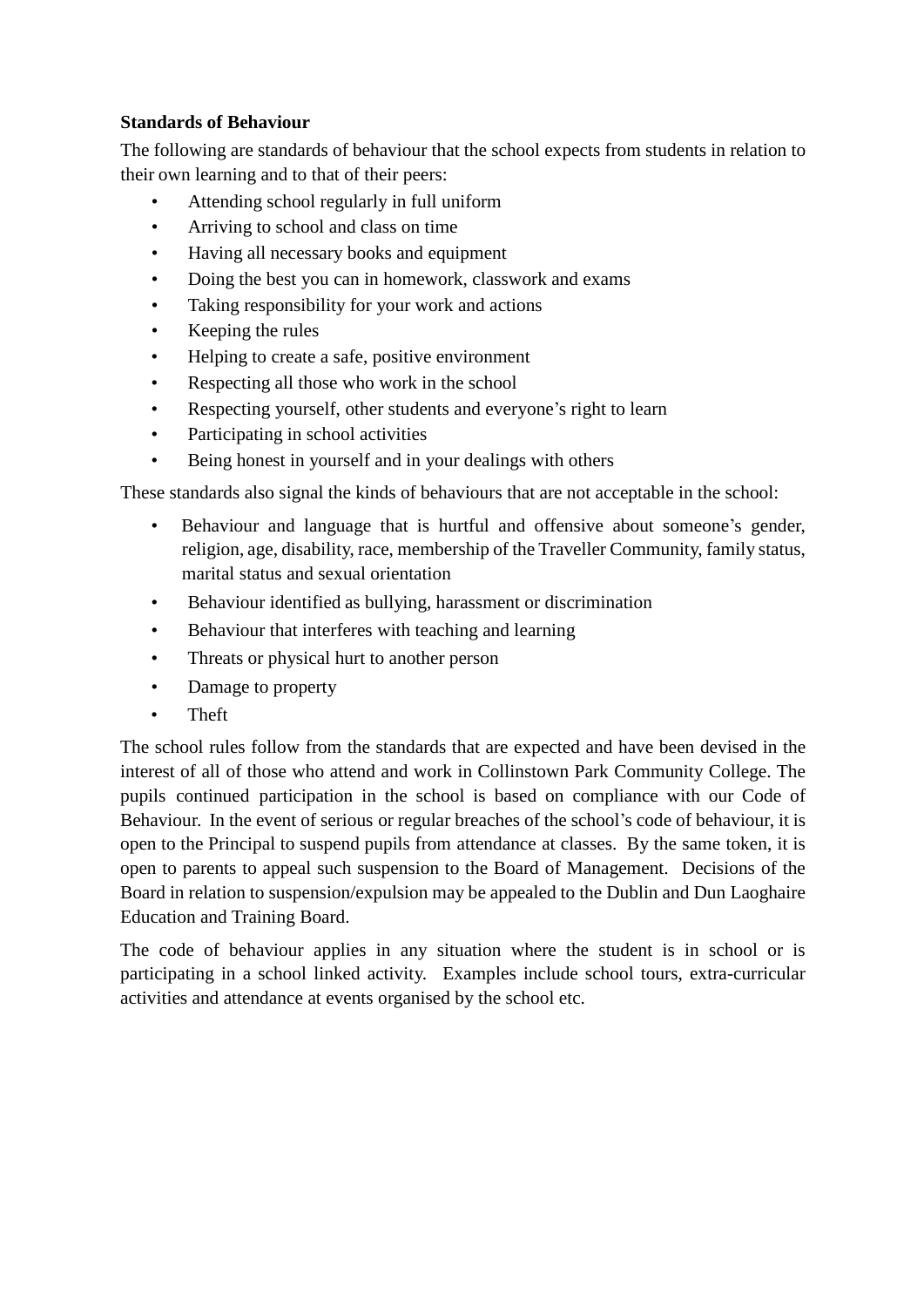#### **Our School Rules**

- 1. Treat everyone, staff and students, with respect.
- 2. Come to school on time every day. A note from a parent/guardian is required to explain any absence.
- 3. Wear a full school uniform every day. Wearing hats and hoods indoors is not allowed. Jewellery which may be considered dangerous in a practical class must be removed for safety reasons. Only badges promoted by the school may be worn by students.
- 4. Have your journal with you at all times. It is your responsibility to ensure that your journal is kept neat and tidy, not defaced in any way, and that it is signed by a parent/guardian every night. Your journal must be available at all times for inspection by teachers and parents and be handed up to all members of staff without hesitation or query.
- 5. Bring all necessary books and equipment every day, including PE gear, when required.
- 6. Comply with all aspects of the Classroom Code of Conduct and all instructions from members of staff in relation to work, homework and behaviour.
- 7. Do not deface or damage the property of the school in any way.
- 8. Mobile phones, earphones and other electronic devices which are not necessary must not be brought into school.
- 9. The bringing in or possession of alcohol or any harmful substances or dangerous implements is strictly forbidden.
- 10. Comply with all Health and Safety regulations in and around the school and do not interfere with Fire alarms or equipment in any way.
- 11. Smoking and vaping are not allowed in or near the school.
- 12. Students may not leave school at any time without permission.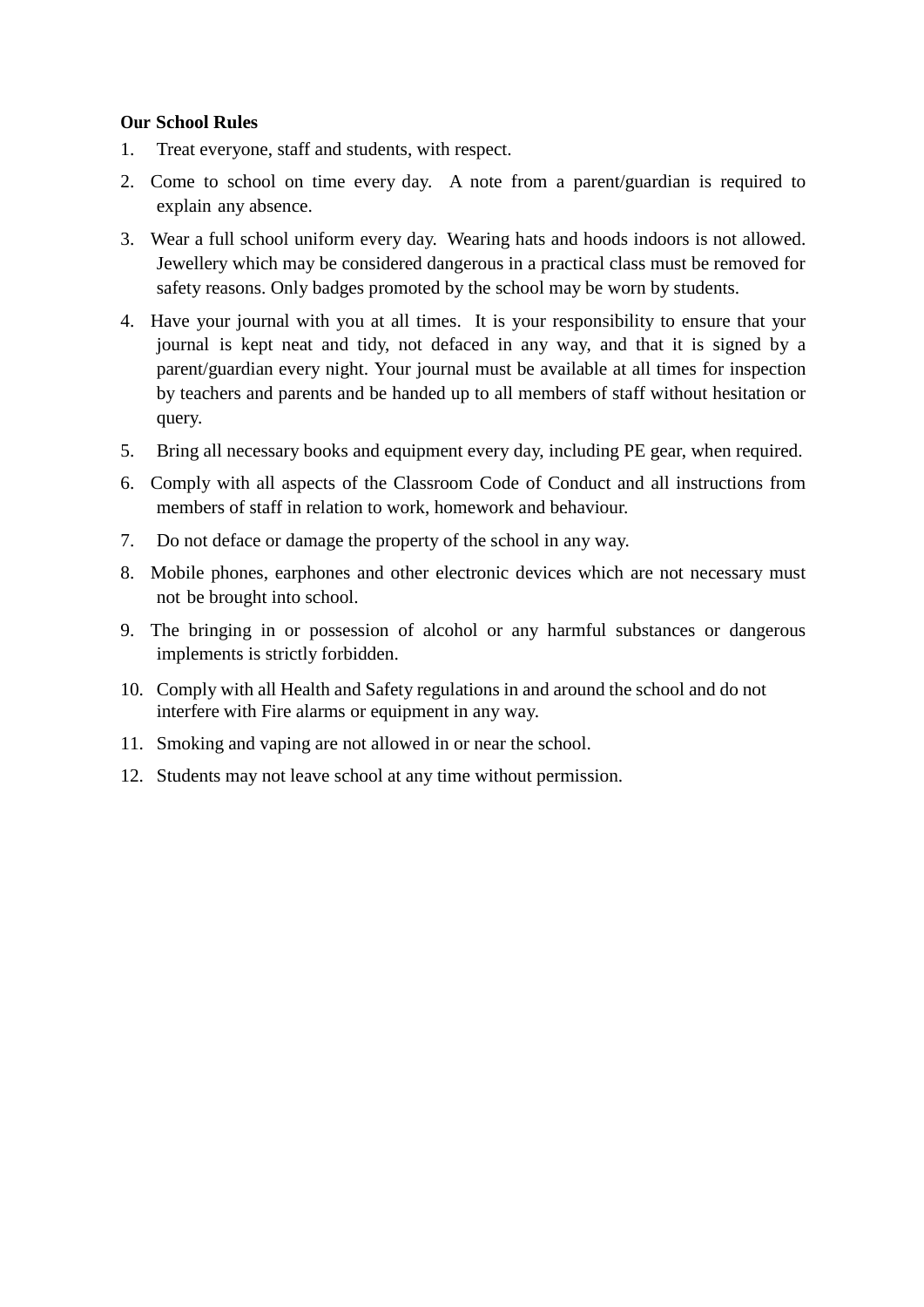# **Our Classroom Code of Conduct**

This Classroom Code aims to promote and maintain a safe and caring teaching and learning environment for all.

Please co-operate in the following areas:

- Arrive to class on time
- Place your journal, books and equipment needed for class on your desk
- Present your report sheet or In House Support sheet politely to the teacher at the beginning of the class
- Chewing gum and drinking fizzy/sugary drinks is not allowed. These items may be confiscated.
- Mobile phones, earphones and other portable electronic devices are prohibited. These will be
	- confiscated if they are seen, heard or in use in the building
	- Tippex, markers and other unnecessary items will be confiscated
	- Do not deface or damage journals, school books, furniture or equipment in any way
	- Please keep the classroom in a tidy condition at all times. Litter bins are provided in every classroom. Please use them
	- At the end of the school day please:
		- $\div$  Tidy up
		- Place chairs on desks
		- Close windows
		- $\div$  Switch off lights

### **The classroom code supports the right to learn and the right to teach. Co-operation with this code benefits all of us.**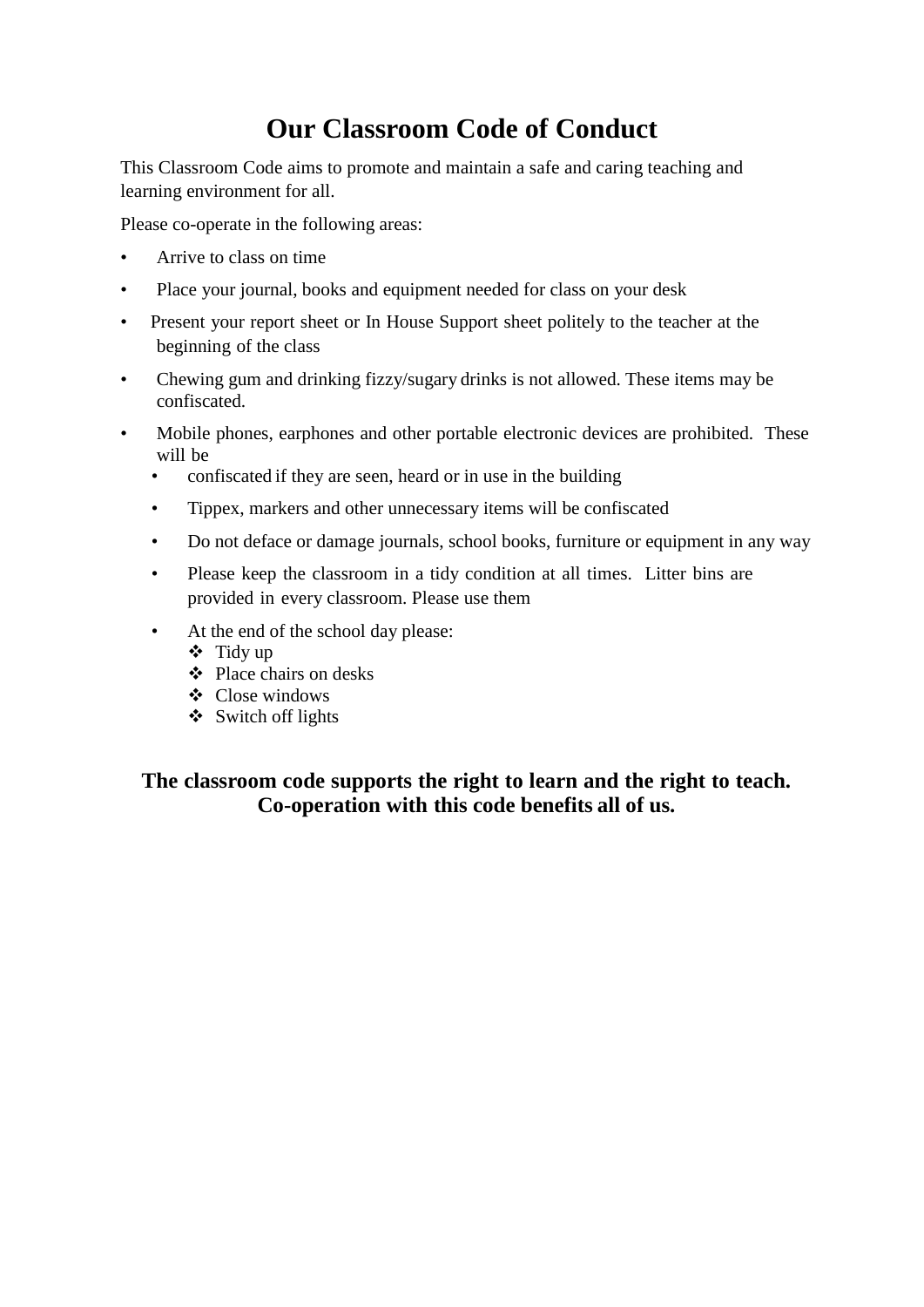# **Strategies for Promoting Good Behaviour**

Promoting good behaviour is the main goal of our code of behaviour. We try to actively foster a school ethos with policies and procedures that help to promote positive behaviour and prevent inappropriate behaviour.

The following is a list of some strategies that are used in the school to encourage and promote good behaviour:

- Emphasising positive everyday interactions between teachers and students
- Employing good class routines
- Having clear boundaries and rules for students
- Helping students themselves to recognise and affirm good learning behaviour
- Recognising and giving positive feedback about behaviour
- Exploring with students how people should treat each other
- Involving students in the preparation of the school and classroom rules

#### **Positive Behaviour and Rewards Systems in the School**

Various rewards systems are created and supported each year to promote excellence in all aspects of student behaviour including, Attendance, Punctuality, Behaviour, Class and Home work. Rewards include the awarding of certificates, end of year Award Ceremonies, prizes and trips, etc.

#### **Roles and Responsibilities of Staff Members in relation to Behaviour**

In contending with student inappropriate behaviour the subject teacher will deal with routine incidents of misbehaviour through classroom management strategies. In monitoring the student's journal, the Class Tutor will also discuss with the student instances of inappropriate behaviour. As is outlined elsewhere in the code of behaviour, if a student receives an accumulation of notes in a given week, they will be referred to the Year Head. In some cases, depending on the seriousness of behaviour the student may be referred immediately to the Principal or Deputy Principal.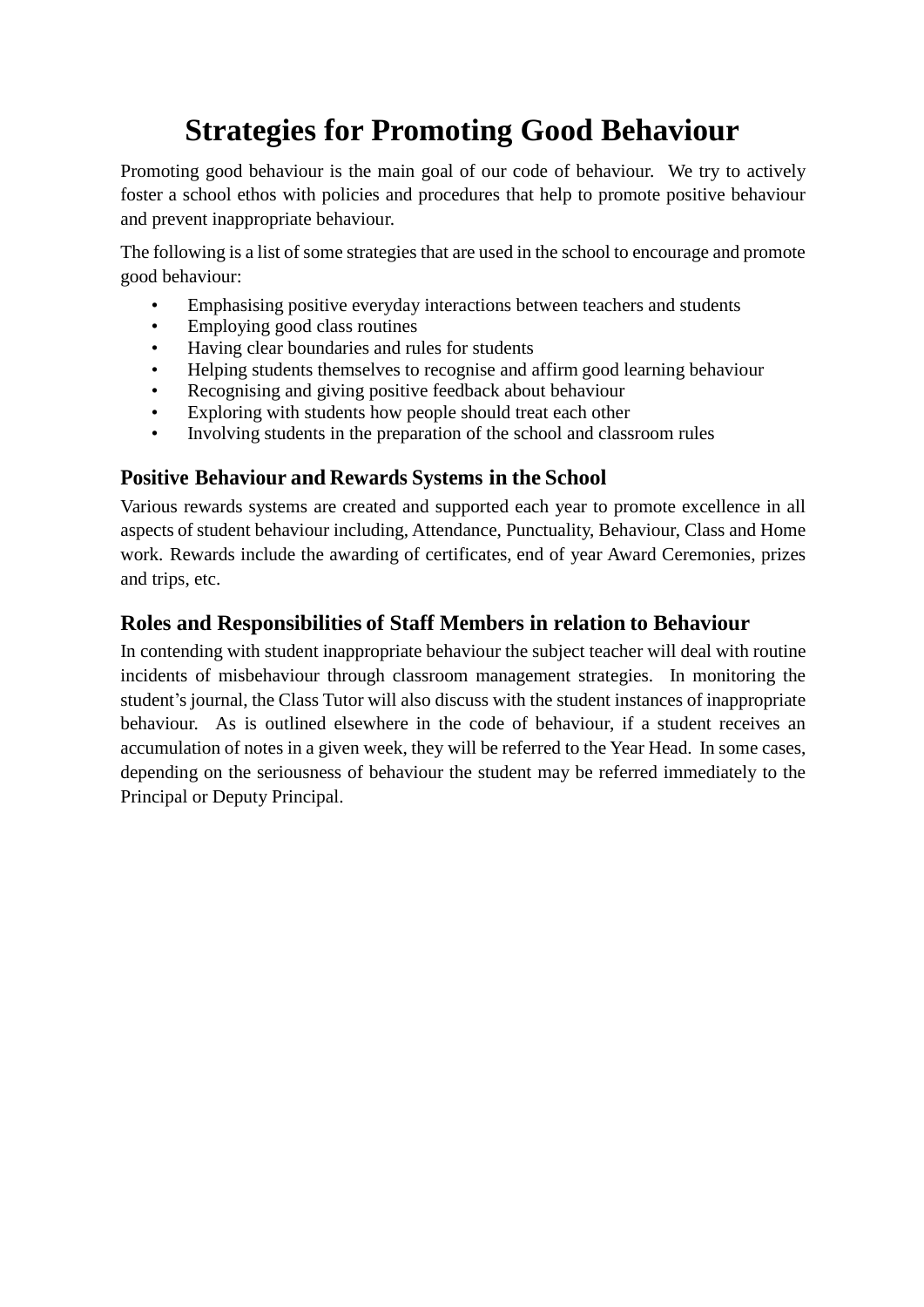## **School Response to Inappropriate Behaviour**

Most students behave appropriately, with the help of consistent and clear rules and routines in class and in school. However, inappropriate student behaviour will be dealt with routinely and effectively by the classroom teacher. The teacher will record details of unacceptable behaviour as a note in the student's journal. It is important that each student have his/her journal in school every day and presents it to all members of staff when asked. The student's parent/guardian must sign the journal indicating that they have read the note and are aware of the inappropriate behaviour. The student must also bring this note to the attention of his/her tutor. An accumulation of these notes means that the student will incur a series of sanctions as follows:

## **STAGE 1**

#### **Step 1**

A student receiving four notes in a particular week will receive one in-house support session from the

Year Head. Letter 1, outlining detention details, will be sent to the parents/guardians of the student.

A student attending in-house support is responsible for bringing in books, copies, pens and school work to complete during this detention.

#### **Step 2**

If the student receives four notes on a second occasion, the student will receive two in-house support sessions at the discretion of the Year Head. Letter 2, outlining detention details, will be sent home to the parents/guardians of the student. At this stage the Year Head and counsellor may discuss the situation and arrange to offer support. The student may also be put on report at this stage, at the discretion of the Year Head.

Reporting to the Year Head allows the school to adopt a problem solving approach to behavioural problems.

### **Step 3**

If the student receives four notes on a third occasion he/she will receive two in-house support sessions. Letter 3, outlining detention details, will be sent to the parents/guardians of the student. The parents/ guardians will be met at this stage to discuss the ongoing difficulties. Counselling for the student will also be discussed with them. If counselling is not accepted, this will be noted in the student's file. The student will also be placed on report to the Year Head for two weeks. (This may be extended at the discretion of the Year Head.)

#### **Step 4**

If difficulties continue it will be necessary to suspend the student from attendance. Suspensions will be applied by the Principal or in his/her absence the Deputy Principal or in both their absence the Teacher in Charge. The parents/guardians of the students will be required to meet with the Year Head or Deputy Principal or Principal. The student will be placed on report to the Year Head for a minimum of two weeks. At this stage a counselling service or the NBSS Support Service or an alternative service will be offered again to the student if he/she is not already availing of it. If the offer is declined the Year Head will note this on the student's file.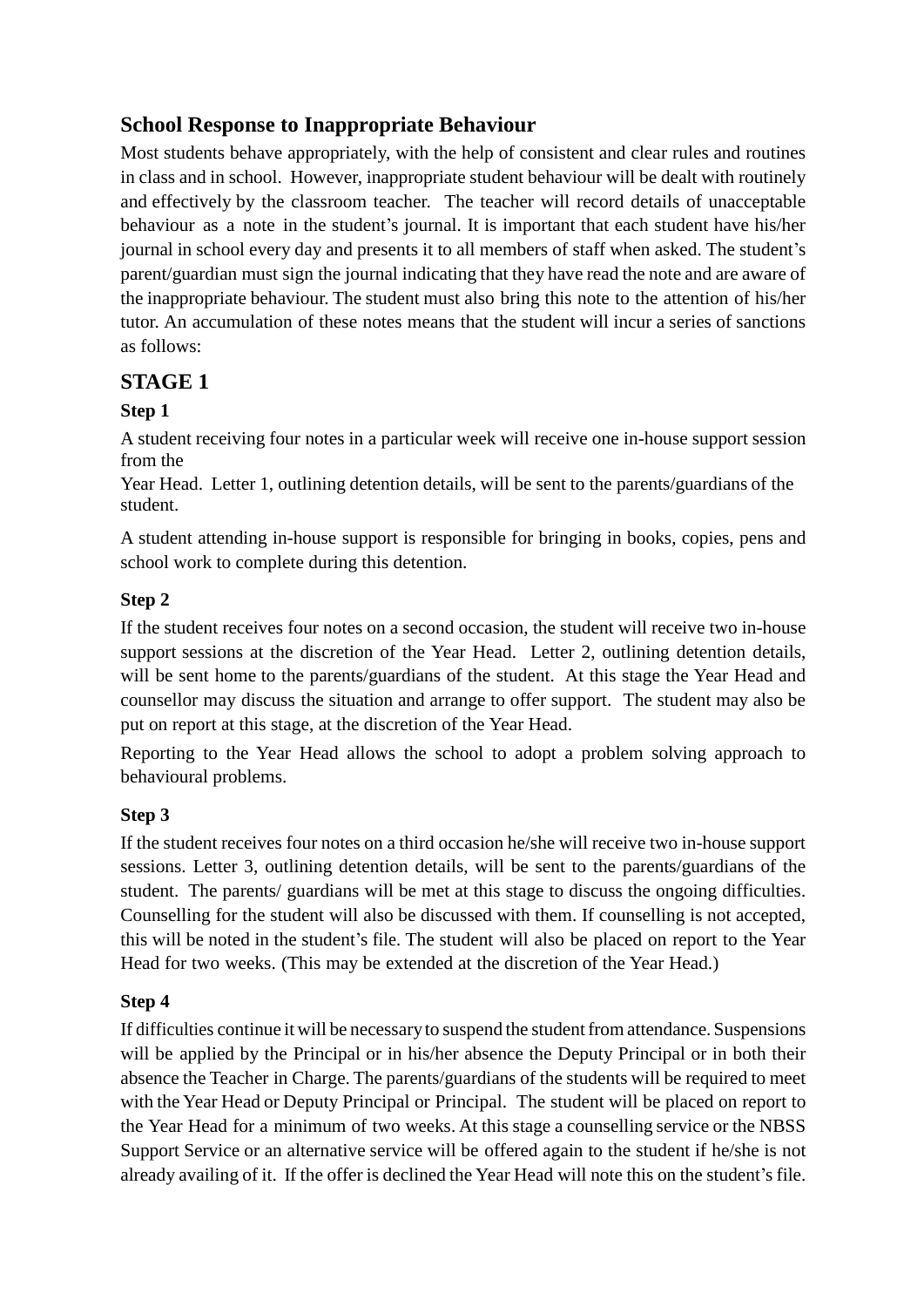If the student is already availing of one of these services, this will be recorded on his/her file. If the counsellor recommends it, the case will be referred to the Psychological Support Service or an alternative outside support service at this stage. Again, if this offer of assistance is refused it will be noted on the student's file.

## **Stage 2- Further Breaches of Code of Behaviour**

#### **Step 5**

In the event of further breaches of the Code of Behaviour the student and his/her parents/guardians may be required to:

- attend a meeting with the School Discipline Committee\* or
- have other sanctions imposed.

Every student begins the new academic year on a "clean slate". However, on reaching Step 5, if s/he has already attended a discipline committee s/he automatically moves onto Step 6.

#### **Step 6**

If further difficulties arise the Principal/Deputy Principal will become involved.

#### **Step 7**

If further difficulties arise the case will be referred to the Board of Management.

Should a student be involved in three fighting incidents in one academic year s/he will be referred to the Board of Management.

#### **\*The School Discipline Committee**

The School Discipline Committee will consist of the Principal, Deputy Principal and Year Head and on occasion other members of staff. The Year Head will attend the meeting to brief the Discipline Committee. Before the meeting the Year Head will consult with the counsellors and/or any other support services that are involved so as to have their views on the particular case before discussions take place. The student's full behaviour record will be discussed with the parents/guardians and the student. Details of any offer of assistance will also be discussed. After this meeting the parents/ guardians will be formally notified of the Committee's recommendations.

- Students who have been suspended 4 times in one academic year without reaching Step1,2,3 or 4 will attend the Discipline Committee
- Students who have failed to comply with the policy concerning Mobile Phones and other portable electronic devices on four occasions will attend the Discipline Committee.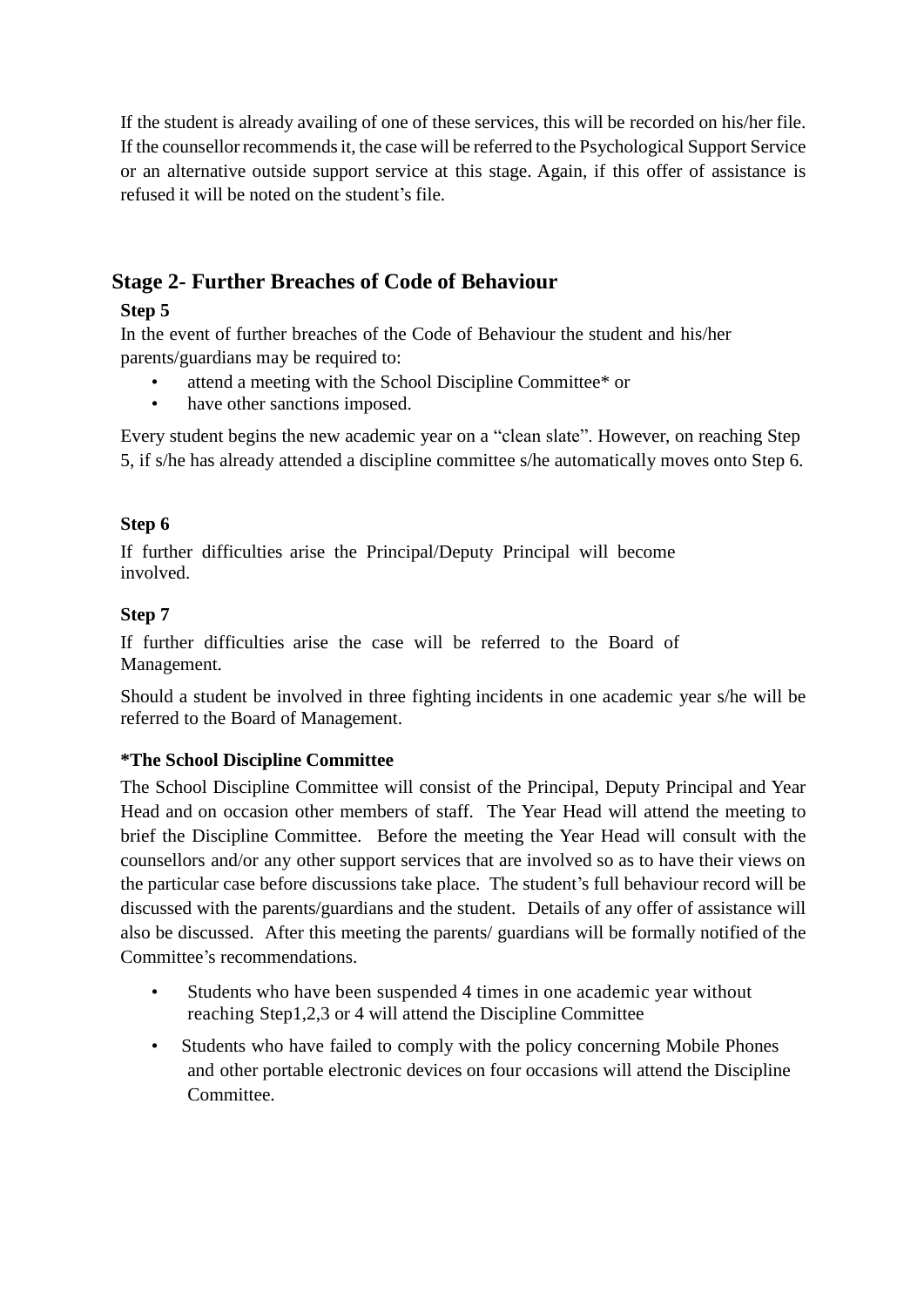## **Exceptionally Serious Breaches of the School's Code of Behaviour**

There are of course some breaches of school regulations which necessitate immediate action rather than going through various stages.

#### **Sanctions**

The following are some of the sanctions that may be applied to students who breach the school's code of behaviour. This list is not exhaustive.

- **Detention**
- In House Support/ Students are supervised and complete class work
- Referral to Principal/Deputy Principal
- Report Card
- Withdrawal of privileges
- Fines can be applied in the case of damage to school property etc.
- Other arrangements could be put in place in particular circumstances such as a weekly meeting with the parents to monitor behaviour etc.
- Behavioural Contract
- Contact by phone with parent/guardian and collection of student if necessary
- Discipline Committee
- Referral to Board of Management
- **Suspension**
- Expulsion.

## **Procedures followed when a student persistently refuses to hand up journal or follow other instructions given by a staff member**

- On first occasion/Year Head assigns a detention
- On the second occasion Y.H assigns a half day In House Support
- On the third occasion student is suspended for one day
- On fourth occasion, the student is suspended for two days.\*

\*Should a student continue to refuse to hand up his/her journal, despite interventions outlined above, the Year Head may continue to impose further suspensions.

## **Procedures followed when a student "mitches" in school or outside school.**

- On the first occasion /Year Head assigns a detention
- On the second occasion /Year Head assigns a half day In House Support session
- On the third occasion */Year Head assigns a half day In House Support session*
- On the fourth occasion /Year Head assigns a half day In House Support session. On the fourth incident of mitching, student proceeds onto the next step on the student's Behaviour Record based on school's **Code of Behaviour**.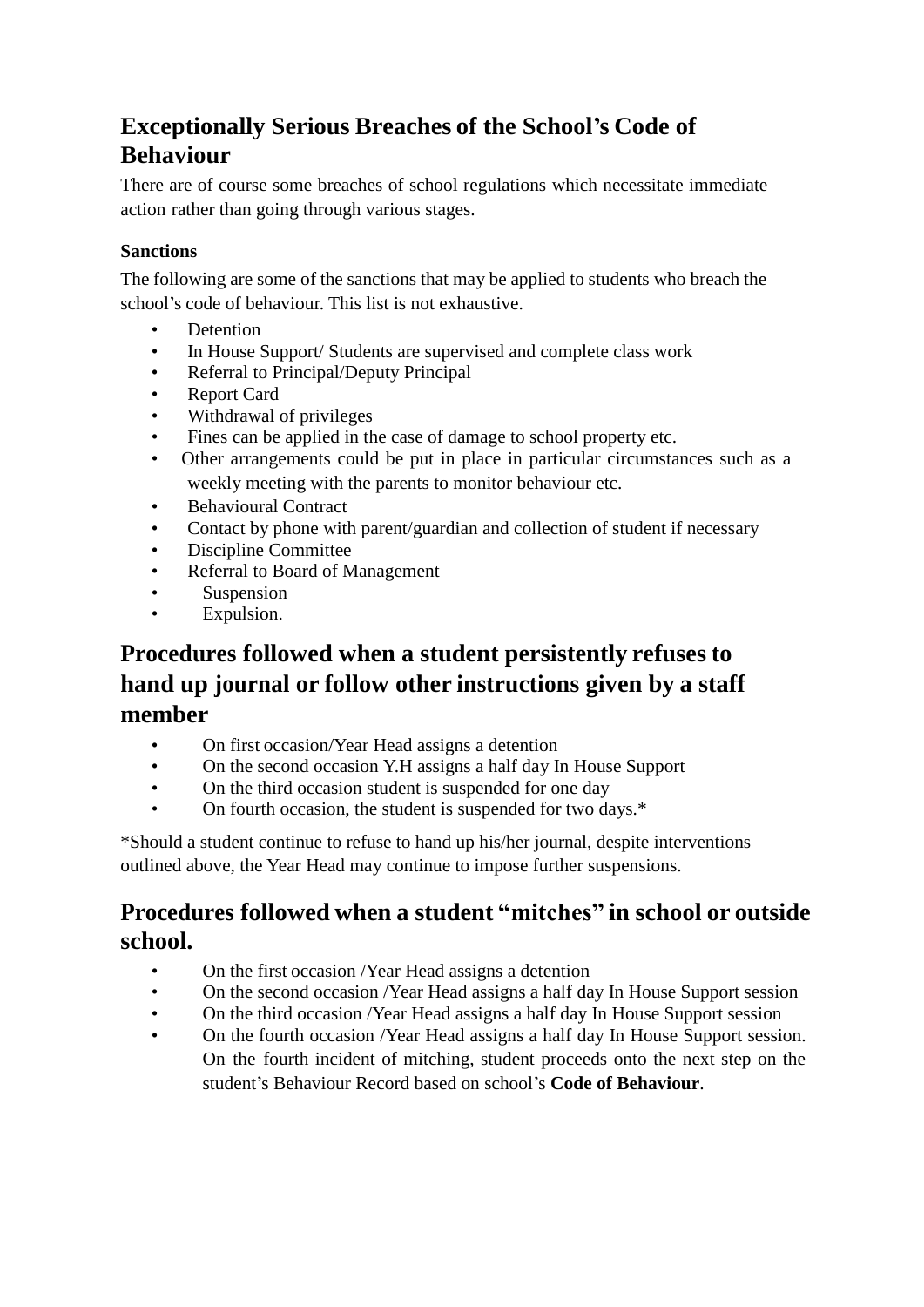# **Suspension Policy**

#### **Introduction**

This policy is informed by the Mission Statement of Collinstown Park Community College which asserts that, as a school community, we work together to create a positive and affirming teaching and learning environment in which our students are encouraged to reach their full potential in all aspects of their lives.

For the purpose of this policy, suspension is defined as:

*requiring the student to absent himself/herself from the school for a specified, limited period of school days.*

During the period of a suspension, the student retains their place in the school.

#### **Authority to suspend**

The Board of Management of this school has the authority to suspend a student. This authority is delegated to the Principal (or in Principal's absence the Deputy Principal).

#### **The Groundsfor Suspension**

The decision to suspend a student requires grounds such as that:

- the student's behaviour has had a detrimental effect on the learning and teaching processes
- the student's continued presence in the school at this time constitutes a threat to safety of others
- the student has behaved verbally or physically aggressively or disrespectfully towards another person
- the student has refused to follow the School's Code of Behaviour/ School Policies & Procedures
- the student was responsible for theft or damage to property.

This list is not exhaustive.

A single incident of serious misconduct may be grounds for suspension.

#### **Determining the appropriateness of suspending a student**

Where the purpose of a proposed suspension is clearly identified, as in the above list, and that purpose cannot be achieved in any other way, suspension can have value.

Suspensions can provide a respite for students, staff, and the student involved, give the student time to reflect on the link between their action and its consequences or give staff time to plan ways of helping the student to change unacceptable behaviour.

#### **Suspension as part of a behaviour management plan**

Suspension can be part of a plan to address the student's behaviour. The suspension should:

- enable the school to set behavioural goals with the student and/or their parents
- impress on a student and their parents the seriousness of the behaviour.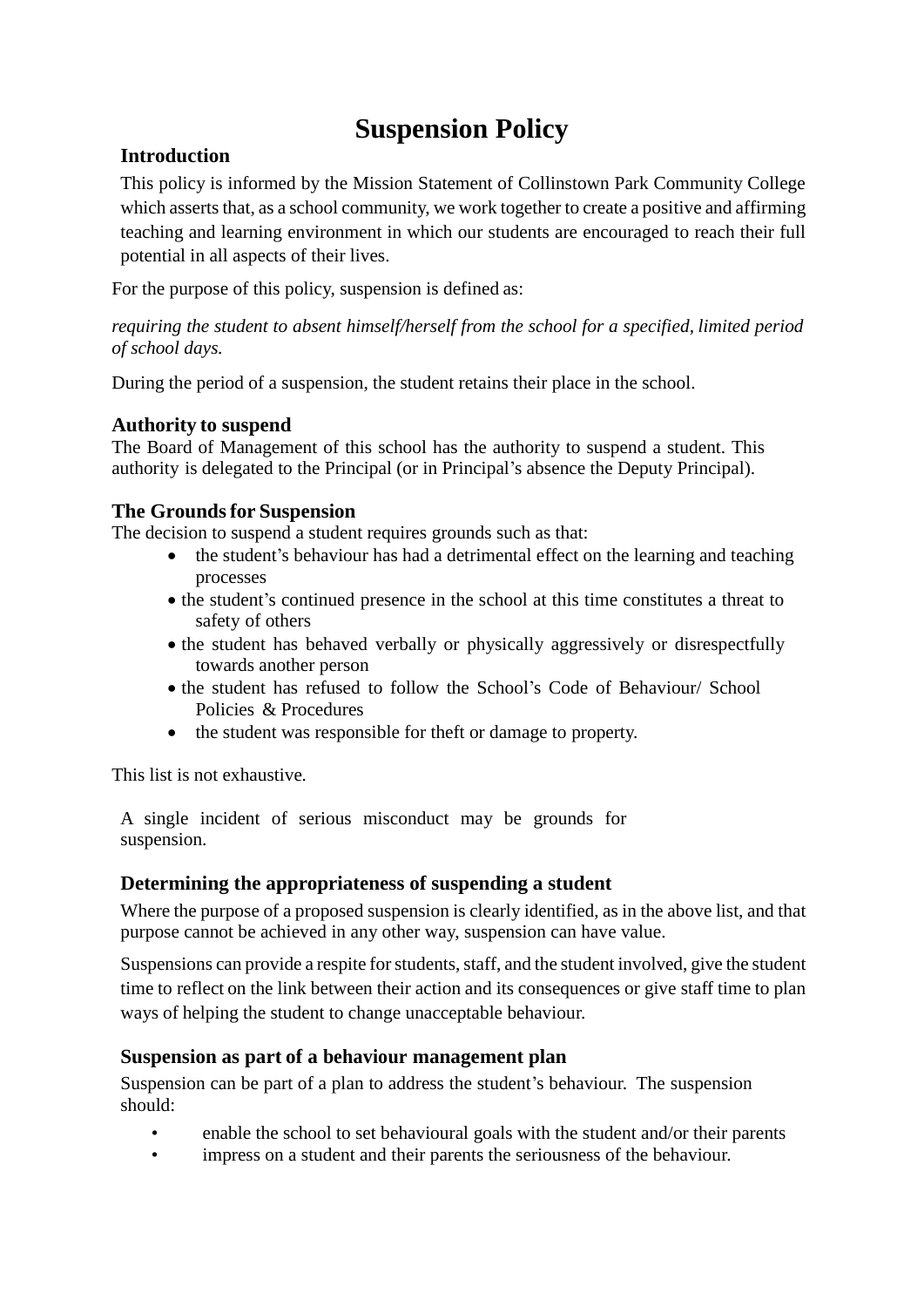## **Forms of suspension**

#### **Immediate suspension**

In exceptional circumstances, the Principal may consider an immediate suspension to be necessary where the continued presence of the student in the school at the time would represent a serious threat to the safety of students or staff of the school, or any other person.

#### **Suspension during a State Examination**

This sanction should normally be approved by the Board of Management and should only be used where there is:

- a threat to good order in the conduct of the examination
- a threat to the safety of other students and personnel
- a threat to the right of other students to do their examination in a calm atmosphere.

The DES *Best Practice Guidelines, concerning Certificate Examinations,* offer guidance to Schools.

#### **Automatic Suspension**

It is part of the school's policy that particular types of behaviour incur suspension as a sanction

- Physical attack or aggressive verbal attack on another person
- Damage to property or theft
- Failure to comply with the school's policy on mobile phones and other portable electronic devices
- Reaching Step four of the School's Response to Inappropriate Behaviour

#### **Inappropriate use of suspension**

Students will not usually be suspended for:

- Poor academic performance
- Poor attendance or lateness (student may be suspended for repeated failure to attend school detention)
- Minor breaches of the code of behaviour.

However, any behaviour that is persistently disruptive to learning or potentially dangerous can be a serious matter. Behaviour will be examined in context to understand both the behaviour itself and the response or sanction that is most appropriate.

#### **Rolling suspension**

A student will not be suspended again shortly after they return to school unless:

- they engage in serious misbehaviour that warrants suspension and
- the standard applied to judging the behaviour is the same as the standard applied to the behaviour of any other student.

#### **Open-ended suspension**

Students will not be suspended for an indefinite period.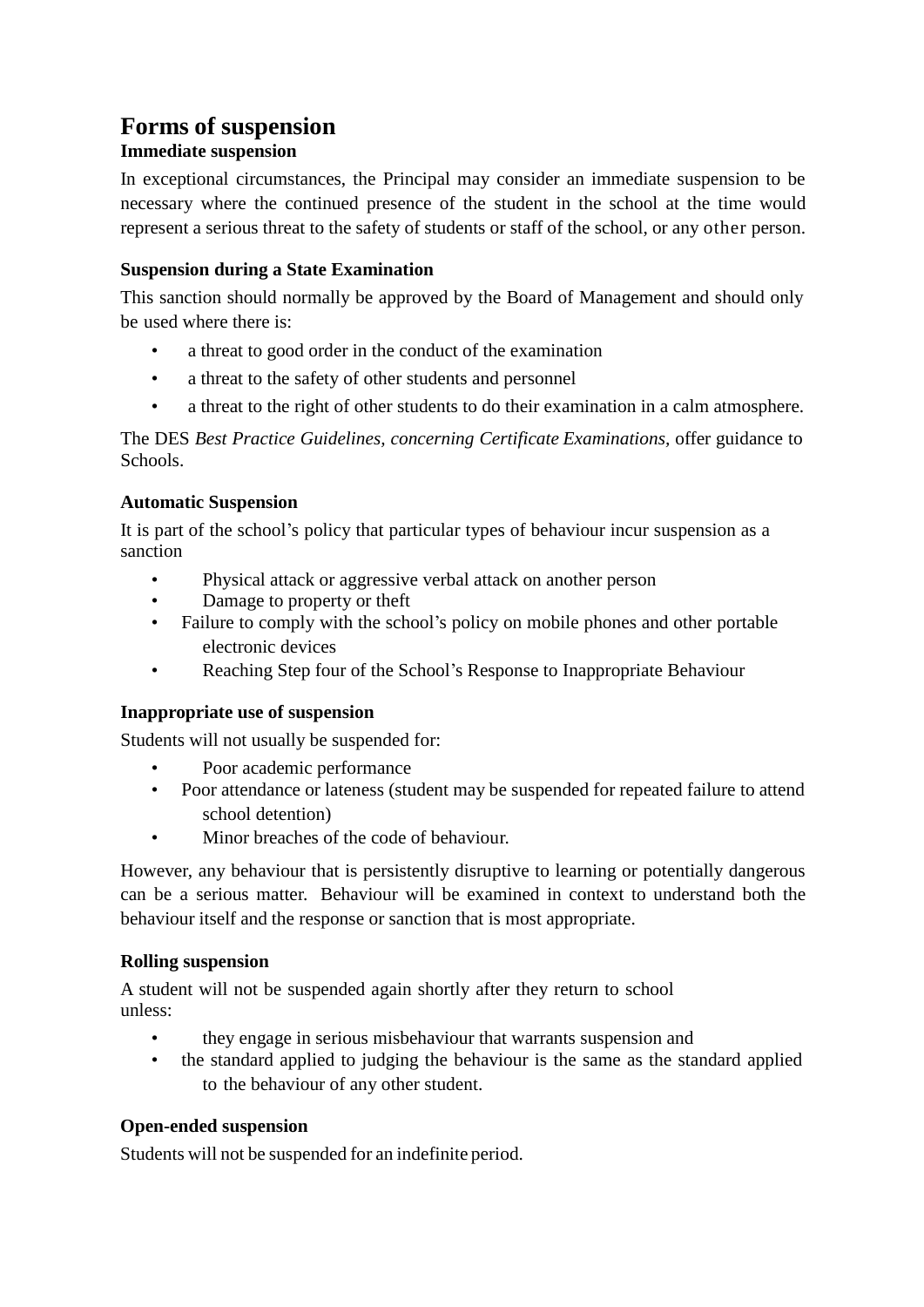### **Procedures in respect of suspension**

#### **Inform the student and parent(s)/guardian(s)**

The student and the parent(s)/guardian(s) will be informed of the complaint and that it could result in a suspension.

Where it is possible to make contact with the parent(s)/guardian(s), the parents and the student will be given an opportunity to respond before a decision is made.

### **Procedures in relation to immediate or automatic suspensions**

Where an immediate or automatic suspension is considered by the Principal to be warranted, a preliminary investigation will be conducted to establish the case for the suspension.

In the case of an immediate suspension, parents will be notified, and arrangements made with them for the student to be collected. The school will have regard to its duty of care for the student. In no circumstances will a student be sent home from school without first notifying parents or another adult with responsibility for the student.

### **The period of suspension**

A student should not be suspended for more than three days, except in exceptional circumstances where the Principal considers that a period of suspension longer than three days is needed in order to achieve a particular objective.

The Board of Management has authorised the Principal, with the approval of the Chairperson of the Board, to impose a suspension of up to five days in circumstances where a meeting of the Board cannot be convened in a timely fashion.

The Board of Management will normally place a ceiling of ten days on any one period of suspension imposed by it.

The Board will formally review any proposal to suspend a student, where the suspension would bring the number of days for which the student has been suspended in the current school year to twenty days or more.

## **Appeals**

The Board of Management offers an opportunity to appeal a Principal's decision to suspend a student. The appeal should be made in writing to the Secretary of the Board of Management.

## **Section 29 Appeal**

Where the total number of days for which the student has been suspended in the current school year reaches twenty days, the parents, or a student aged over eighteen years, may appeal the suspension under section 29 of the *Education Act 1998*, as amended by the *Education* (*Miscellaneous Provisions*) *Act 2007*. At the time when parents are being formally notified of such a suspension, they and the student will be told about their right to appeal.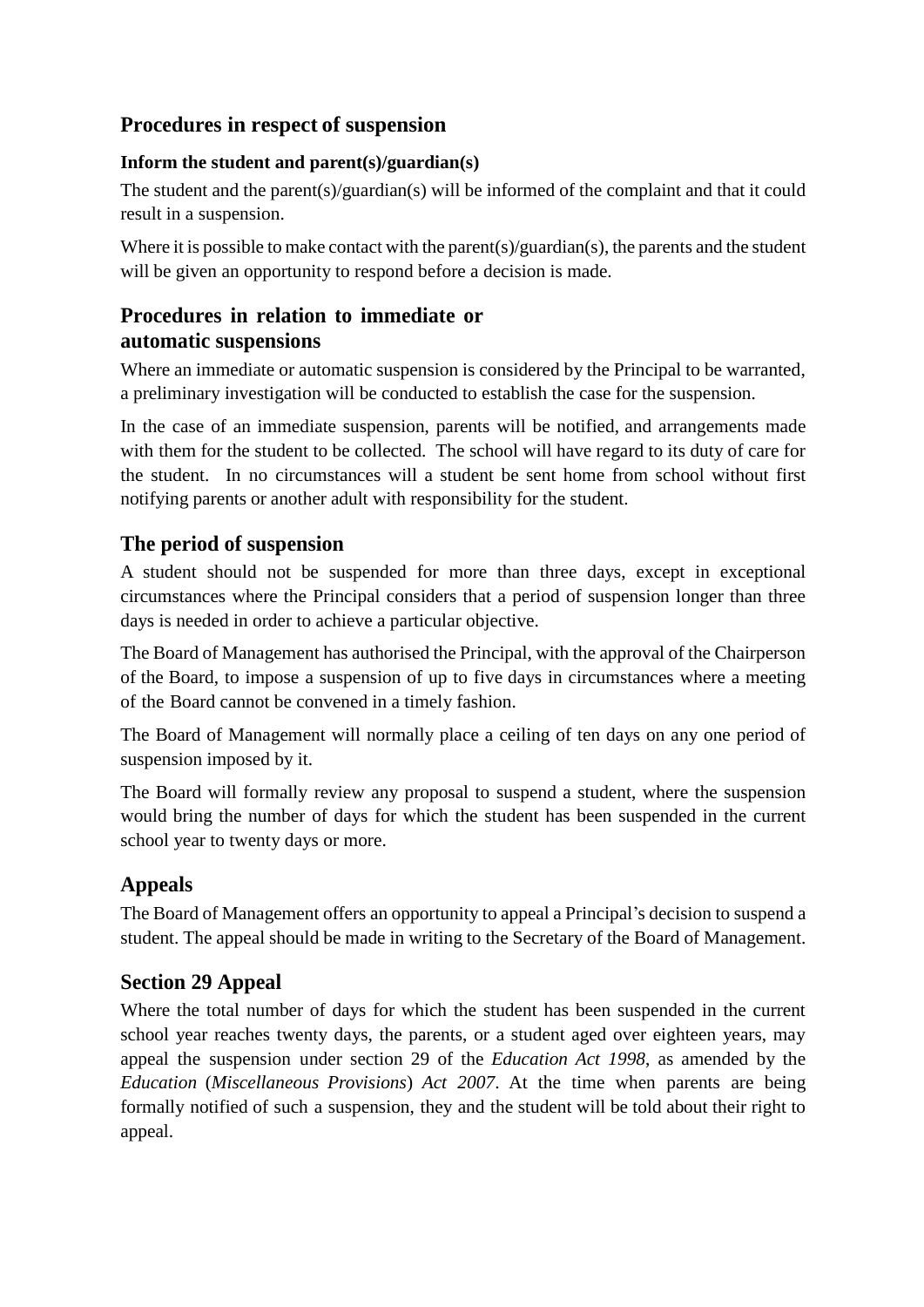### **Implementing the suspension**

#### **Written notification**

The Principal will notify the parents and the student in writing of the decision to suspend. The letter should confirm:

- the period of the suspension and the dates on which the suspension will begin and end
- the reasons for the suspension
- any study programme to be followed
- arrangements for returning to school, including any commitments to be entered into by the student and the parents.

#### **Engaging with student and parents**

Where a decision to suspend has been made, it can maximise the impact and value of suspension if the Principal or another staff member delegated by the Principal meets with the parents to emphasise their responsibility in helping the student to behave well when the student returns to school and to offer help and guidance in this.

#### **Grounds for removing a suspension**

A suspension imposed by the Principal may be removed if the Board of Management decides to remove the suspension for any reason or in the case of a suspension imposed by the Board of Management, if Dublin and Dun Laoghaire Education and Training Board decide to remove it.

#### **After the suspension ends**

Student must be compliant with condition(s) of return from suspension (if applicable). A period of suspension will end on the date given in the letter of notification to the parents about the suspension.

When any sanction, including suspension, is completed, a student will be given the opportunity for a fresh start. Although a record is kept of the behaviour and any sanction imposed once the sanction has been completed the school would expect the same behaviour of this student as of all other student.

#### **Re-integrating the student**

Where possible, and where deemed appropriate or necessary, the school may arrange for a member of staff to provide support to the student during the re-integration process.

#### **Records and reports**

Records of investigation and decision-making process and formal written records will be kept.

#### **Review of use of suspension**

The Board of Management will review the use of suspension in the school at regular intervals to ensure that its use is consistent with school policies, that patterns of use are examined to identify factors that may be influencing behaviour and to ensure that use of suspension is appropriate and effective.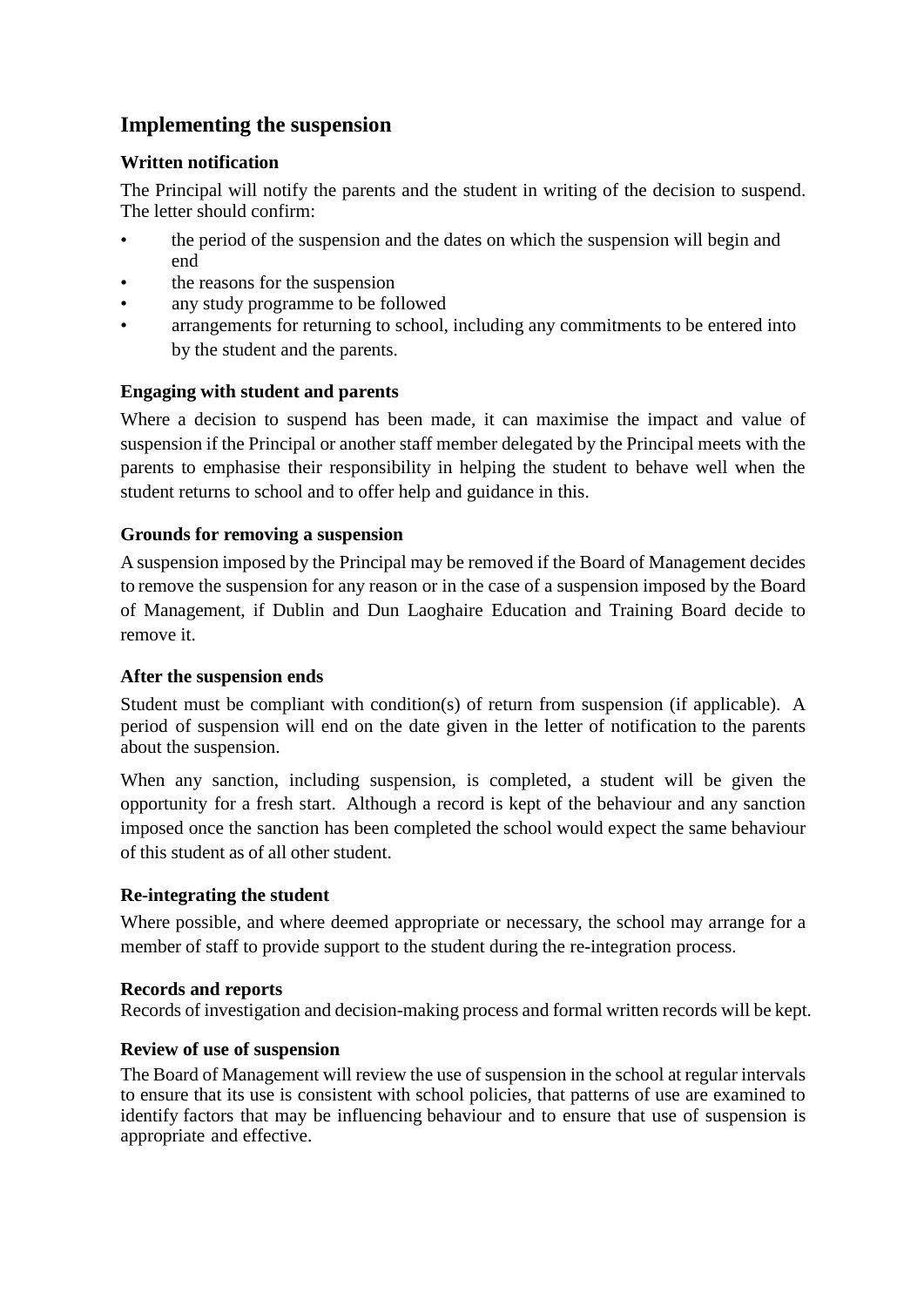# **Expulsion Policy**

A student is expelled from the school when the Board of Management makes a decision to permanently exclude him or her from the school, having complied with the provisions of Section 24 of the Education (Welfare) Act 2000.

A proposal to expel a student requires serious grounds such as

- the student's behaviour is a cause of significant disruption to the learning of others or to the teaching process
- the student is responsible for serious damage to property
- the student's continued presence in the school constitutes a real and significant threat to safety
- the student's continued presence in the school constitutes the rights of others being denied.

This list is not exhaustive

Any allegation of misbehaviour/s, deemed by the Principal, to be of a criminal nature, will be referred to An Garda Síochána

### **Expulsion for a first offence**

There are exceptional circumstances where the Board of Management forms the opinion that a student should be expelled for a first offence. The behaviours that result in a proposal to expel on the basis of a single breach of the code of behaviour include:

- A serious threat of physical assault against a member of the school community
- Actual serious physical or verbal assault
- Possession or supply to another student(s) in the school of illegal drugs or substances including alcohol
- Sexual assault.

This list is not exhaustive

### **Procedures in respect of an expulsion**

Where a preliminary assessment of the facts confirms misbehaviour that could warrant expulsion, the procedural steps will include:

- A detailed investigation carried out under the direction of the Principal
- A recommendation to the Board of Management by the Principal
- Consideration by the Board of Management of the Principal's recommendation and the holding of a hearing
- Board of Management deliberations and actions
- Consultations arranged by the Education Welfare Officer
- Confirmation of decision to expel.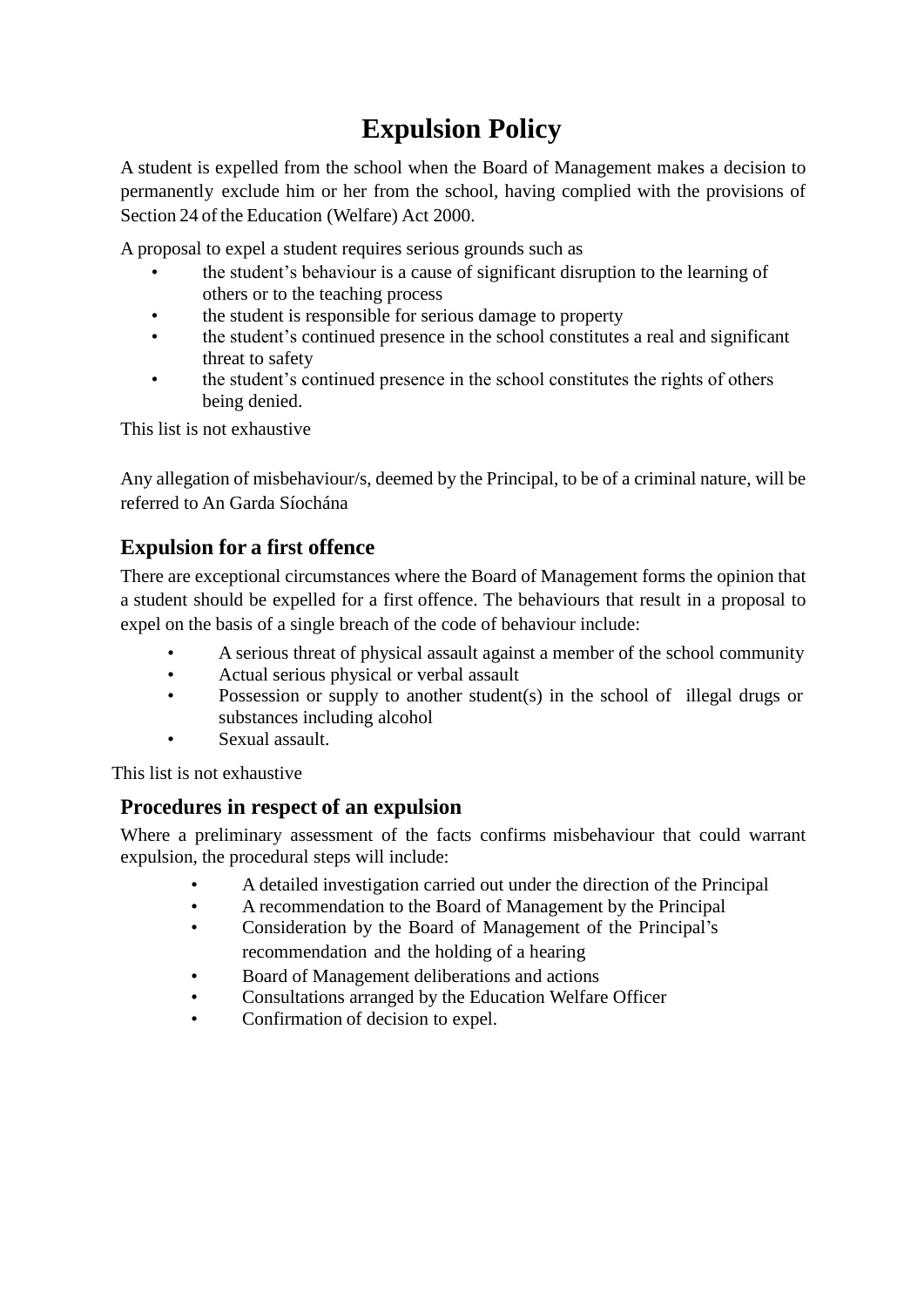#### **Step 1: A detailed investigation carried out under the direction of the Principal**

- Inform the student and their parents about the details of the alleged misbehaviour, the investigation and that it could result in expulsion
- Parents will be informed in writing of the alleged misbehaviour and the investigation
- The parents and the student will be given an opportunity to respond to the complaint of serious misbehaviour.

#### **Step 2: A recommendation to the Board of Management by the Principal**

Where the Principal forms a view, based on the investigation of the alleged misbehaviour, that expulsion may be warranted, the Principal makes a recommendation to the Board of Management to consider expulsion. The Principal will

- Inform the parents and the student that the Board of Management is being asked to consider expulsion
- Ensure that the parents have a record of the allegation against the student, the details of the investigation and written notice of the grounds on which the Board of Management is being asked to consider expulsion
- Provide the Board of Management with the same records as are given to the parents
- Notify the parents of the date of the hearing by the Board of Management and invite them to the hearing
- Advise the parents that they can make a written and oral submission to the Board of Management.

#### **Step 3: Consideration by the Board of Management of the Principal's recommendation and the holding of a hearing**

- The Board of Management will review the case documentation
- The Board of Management will ensure that no person who has had any involvement with the circumstances of the case is part of the Board's deliberations
- Where the Board of Management decides to consider expulsion of a student, it will hold a hearing.
- At the hearing the Principal and the parents, or a student aged eighteen years or over, put the case to the Board in each other's presence
- Each party will receive an opportunity to question the evidence of the other party.
- The Board of Management will remain impartial.

#### **Step 4 Board of Management deliberations and actions following the hearing**

• Where the Board of Management, having considered all the facts of the case, is of the opinion that the student should be expelled, the Board will notify the Educational Welfare Officer in writing of its opinion, and the reasons for this opinion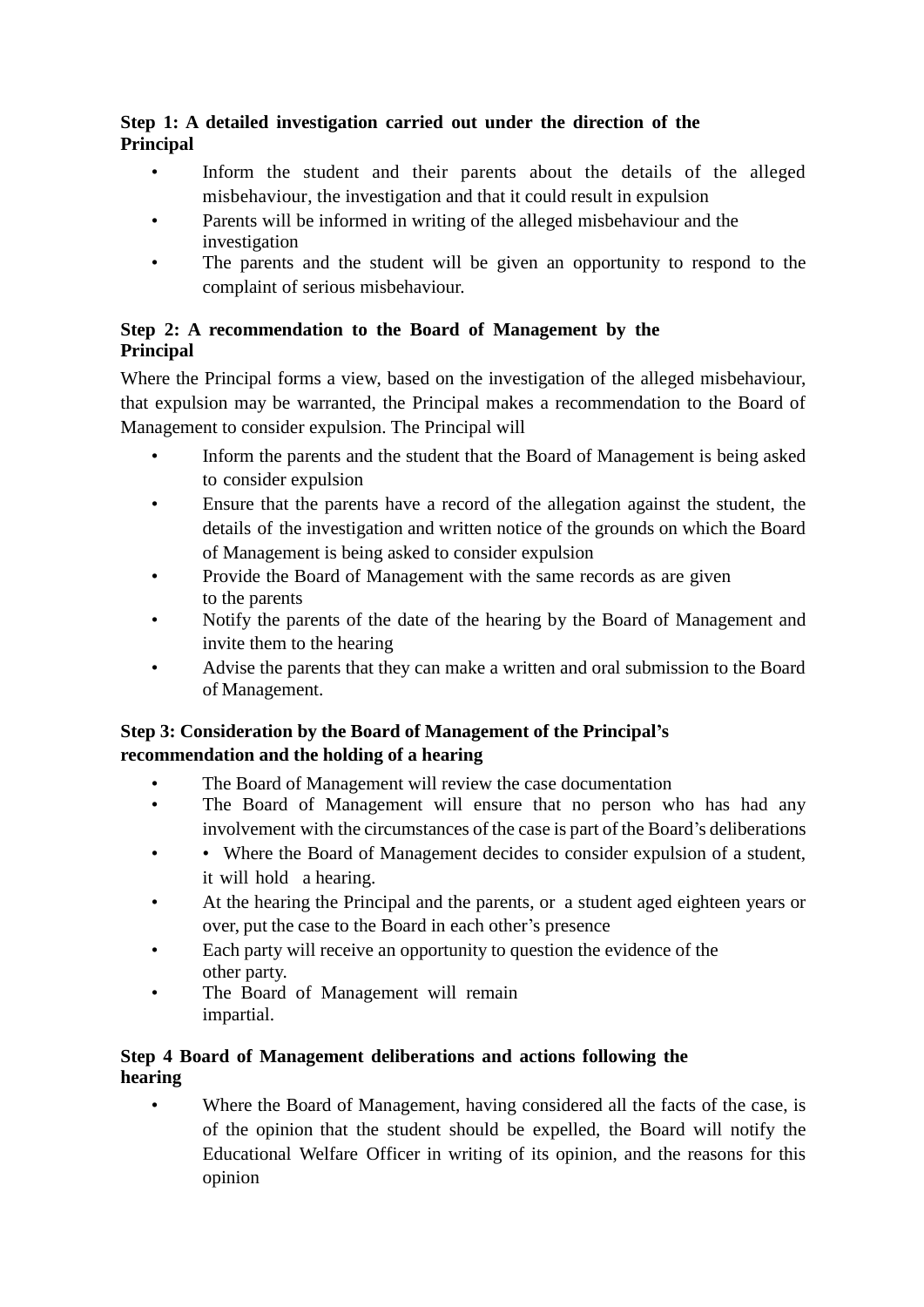- The Student will not be expelled before the passage of twenty school days from the date on which the EWO's office receives this written notification
- The Board of Management, will inform the parents in writing of its conclusions and the next step in the process
- Where expulsion is proposed, the parents will be told that the Board of Management will now inform the Education Welfare Officer.

#### **Step 5: Consultations arranged by the Educational Welfare Officer**

- Pending consultations about a student's continued education, as arranged by the Educational Welfare Officer, the Board of Management may take steps to ensure that good order is maintained and that the safety of others is secured.
- The Board of Management will consider it appropriate to suspend the student during the passage of the twenty days, as referred to in Step 4 above, if the continued presence of the student during the twenty days, will seriously disrupt the learning of others, or represent a threat to the safety of other students and staff.

#### **Step 6: Confirmation of the decision to expel**

- Where the twenty day period following notification to the Educational welfare Officer has elapsed, and where the Board of Management remains of the view that the student should be expelled, the Board of Management should formally confirm the decision to expel. This task is formally delegated to the Chairperson and the Principal.
- Parents will be notified immediately that the expulsion will now proceed.
- Parents will be informed of their right to appeal and supplied with the standard appeal form.
- A formal record will be made of the decision to expel the student.

## **Review of the use of expulsion**

The Board of Management will review annually the use of expulsion in the school to ensure that its use is consistent with school policies, that patterns of use are examined to identify factors that may be influencing behaviour in the school, and to ensure that expulsion is used appropriately.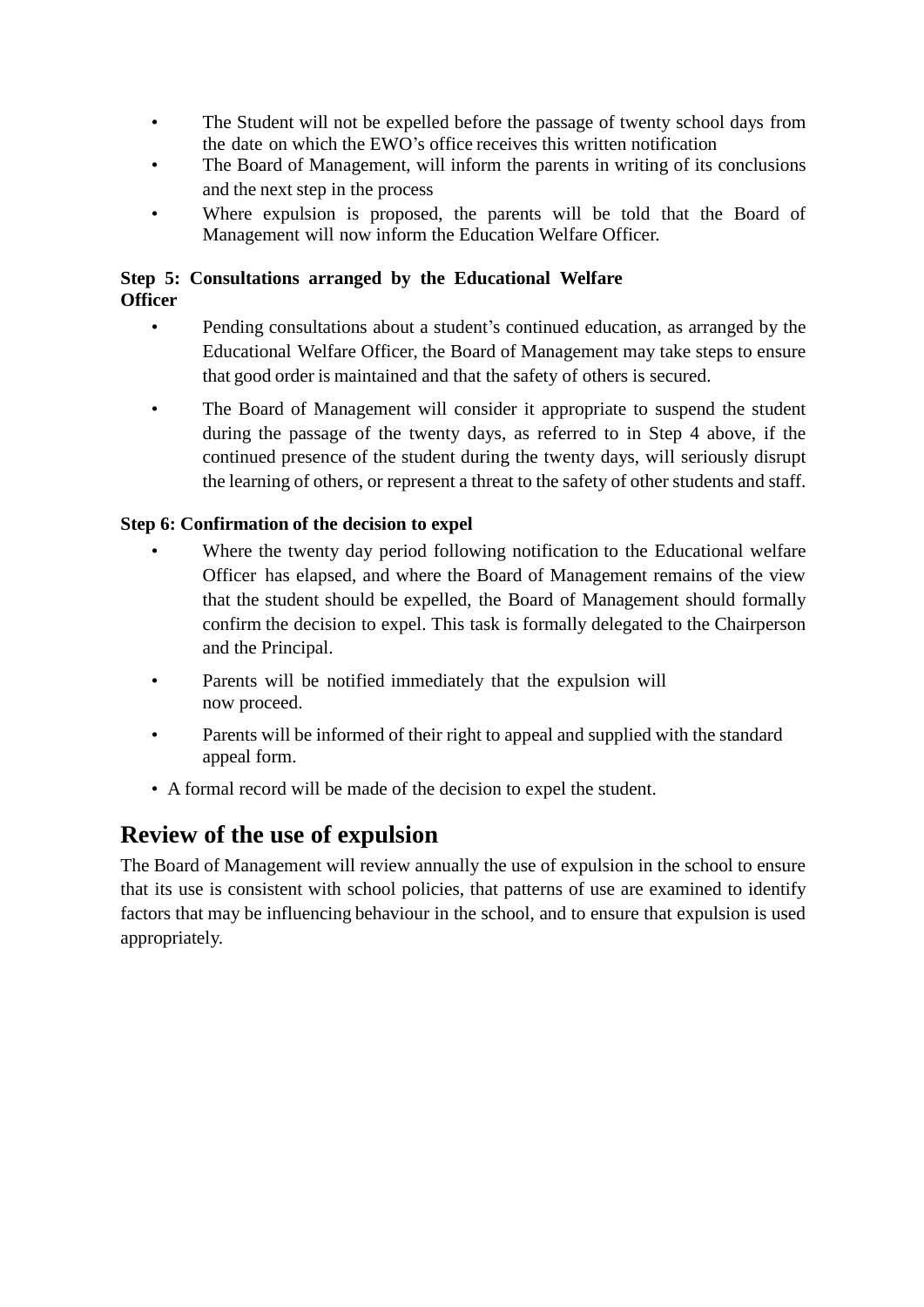# **Anti-Bullying Policy**

'Bullying is unwanted negative behaviour, verbal, psychological or physical conducted, by an individual or group against another person (or persons) and which is repeated over time'. A once- off incident may be bullying if it leaves the person in on-going fear and affects their daily well- being. In the school's Anti Bullying Policy, the term bullying also encompasses harassment and sexual harassment.

The prevention of bullying requires the co-operation of students, staff, parents and all in the school community.

All students are encouraged to report bullying to mentors, student council members, teachers, tutors and year heads, counsellors or any adult in the school.

The school regards bullying as a serious infringement of any student's rights and any report of bullying will be treated seriously. Corrective action will be taken on becoming aware of bullying with due regard for the wellbeing of the subject(s) and the perpetrator(s).

**Copies of the school's Anti Bullying policy are available from the general office and on the school's website.**

### **Anti-Bullying Charter**

Every student has the right to enjoy their learning free from bullying in the school and in school- related activities. Any student who engages in bullying behaviour will be dealt with in accordance with the school's Anti-Bullying policy and Code of Behaviour. Students who have been bullied will be offered help, advice and support. All students have the right not to be bullied and a responsibility to help prevent bullying in the school.

| I have a right to:               | I have a responsibility to ensure that:  |
|----------------------------------|------------------------------------------|
| Be physically safe               | Others are physically safe               |
| Expect my property to be safe    | The property of others is safe           |
| Be free from all forms of verbal | Others are free from all forms of verbal |
| Be free from extortion           | Others are free from extortion           |
| Be free from emotional bullying  | Others are free from emotional bullying  |
| Be free from any hurtful remarks | Others are free from any hurtful remarks |

#### **Advice to Students**

If you are being bullied in school you should:

- Tell a teacher:
- Tell a friend that you trust who will help you to tell your parent/teacher/tutor/Year head;
- Talk to one of the counsellors in the school;
- Tell your parent/guardian and they can contact the school for you:
- Remember that you are not alone.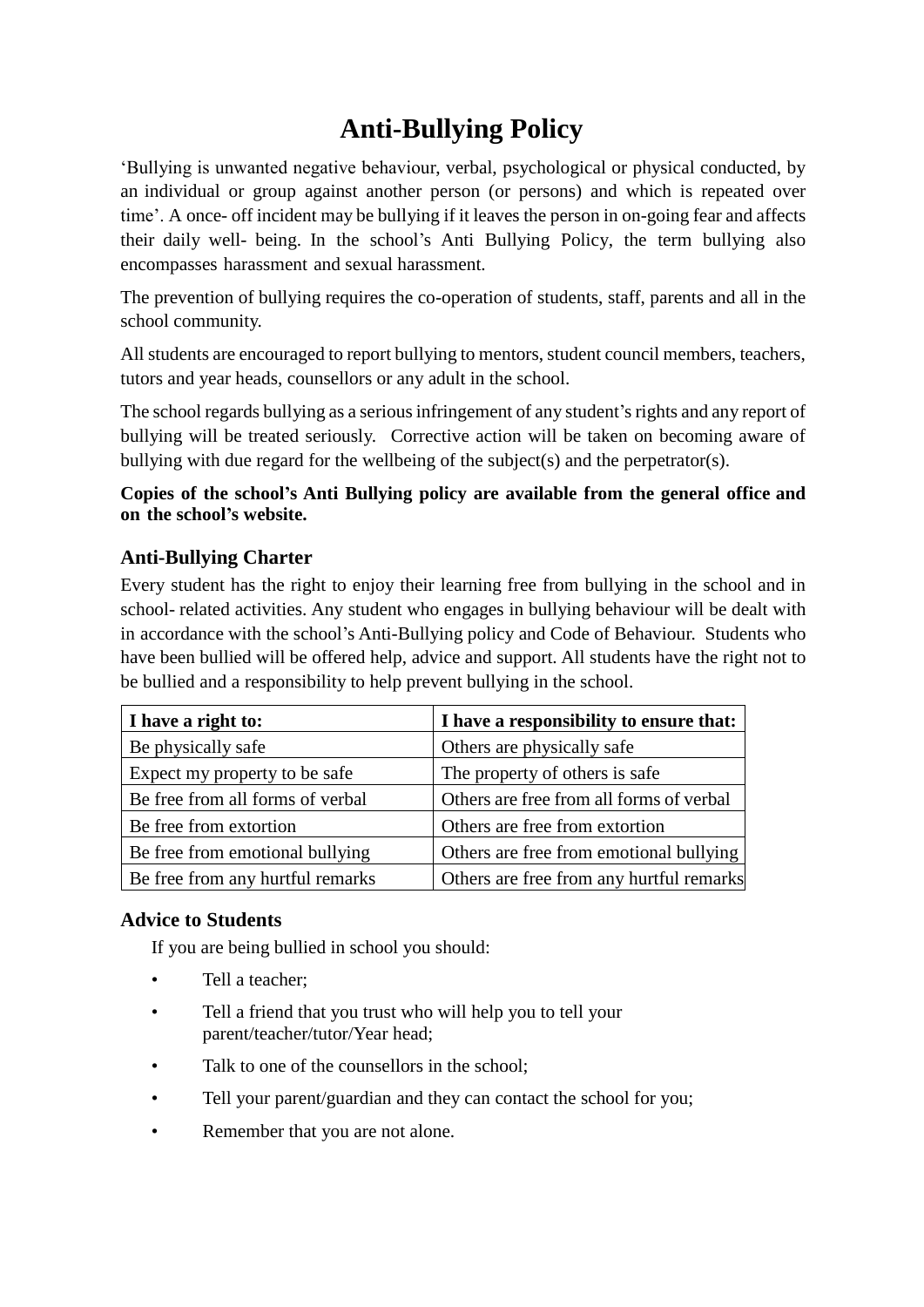## **Procedures followed when bullying has taken place:**

- Should a student tell a member of staff about a bullying incident, the relevant Year Head will be informed and the student(s) will be listened to and a written record kept
- The goal will be to help resolve and restore student relationships
- When bullying has occurred, parents/guardians are informed that their son/daughter has been involved in a bullying situation. The Year Head will consult with the Anti-Bullying Coordinator and/or a member of the guidance/counselling department
- An agreement will be reached between the students involved, which may end the bullying
- There will be follow-up monitoring and support where necessary.

If the agreement is broken the bullying incidence will continue to be dealt with according to the school's Anti Bullying Code.

#### **Please consult with Anti Bullying Code. Copies of the school's Anti Bullying policy are available from the general office and on the school's website.**

The school's response to bullying adheres to the Department's Child Protection Procedures for Primary and Post Primary Schools 2017.

## **Child Protection and Child Safeguarding Statement**

- 1. The Board of Management has adopted and will implement fully and without modification the Department´s Child Protection Procedures for Primary and Post Primary Schools 2017 as part of this overall Child Safeguarding Statement.
- 2. The Designated Liaison Person (DLP) is Ms Pauline Duffy (Principal).
- 3. The Deputy Designated Liaison Person (Deputy DLP) is MsAileen Friel (Deputy Principal).
- 4. The Board of Management recognises that child protection and welfare considerations permeate all aspects of school life and must be reflected in all of the school's policies, procedures, practices and activities. In its policies, procedures, practices and activities, the school will adhere to the following principles of best practice in child protection and welfare:

The school will:

- Recognise that the protection and welfare of children is of paramount importance, regardless of all other considerations;
- fully comply with its statutory obligations under the Children First Act 2015 and other relevant legislation relating to the protection and welfare of children;
- fully co-operate with the relevant statutory authorities in relation to child protection and welfare matters;
- adopt safe practices to minimise the possibility of harm or accidents happening to children and protect workers from the necessity to take unnecessary risks that may leave themselves open to accusations of abuse or neglect;
- develop a practice of openness with parents and encourage parental involvement in the education of their children; and
- fully respect confidentiality requirements in dealing with child protection matters. *Acopy of the Child Safeguarding Statement is available from the school office and the school website.*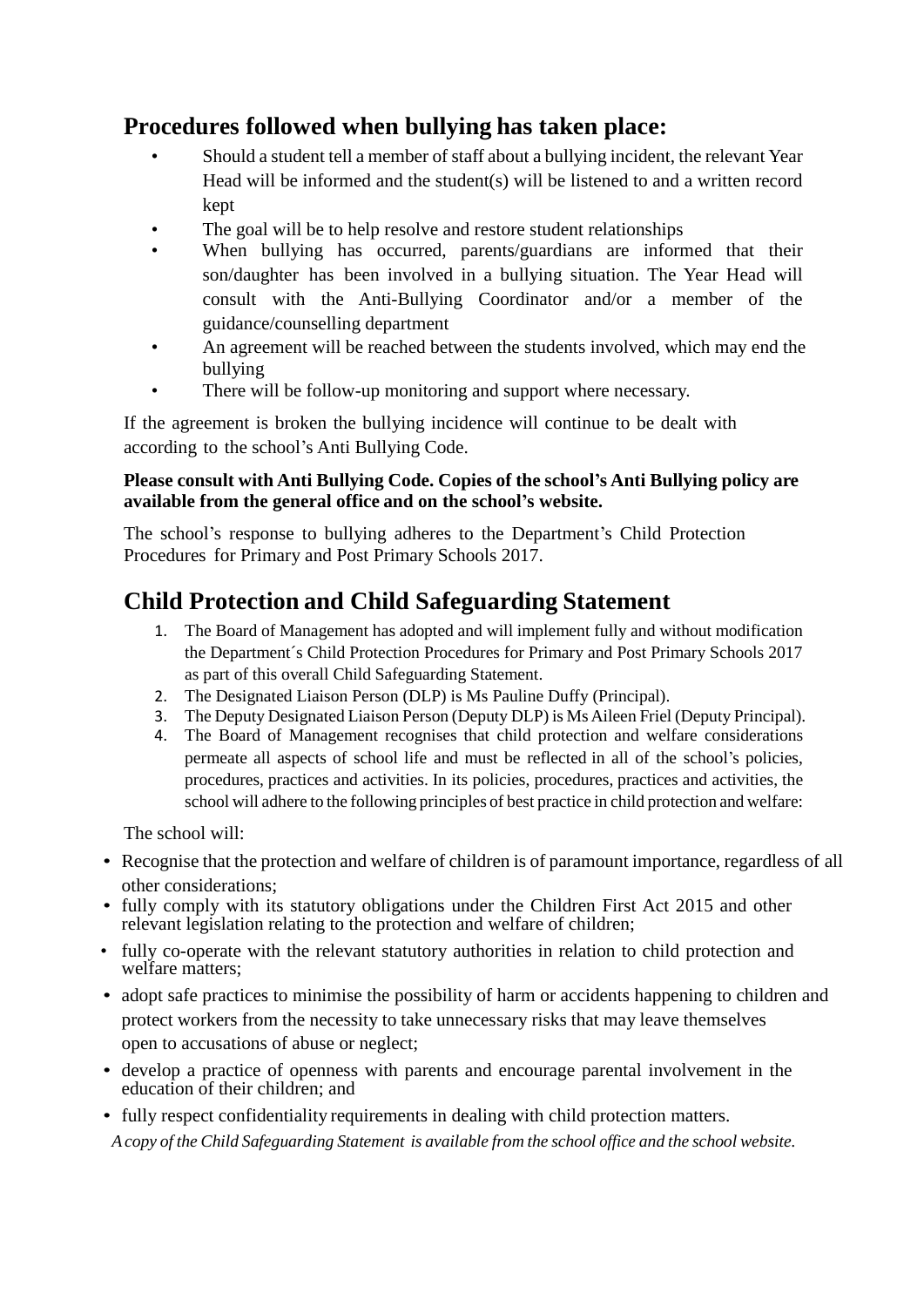# **Other Policies**

Our Code of Behaviour also includes specific policies and procedures to deal with particular inappropriate behaviours which may arise from time to time. These policies are in place to help sustain the smooth running of the school and maintain a high quality teaching-learning environment.

## **Homework Policy**

In Collinstown Park Community College students are actively encouraged to develop Homework skills. Homework skills represent a commitment to learning and success. It is vital to spend time reading and studying the various subjects in order to achieve a full understanding of the curriculum. Subject teachers, tutors and Year Heads promote effective homework habits and our Home School Liaison Officer conveys the views of parents to the CPCC staff /management. Parent/Teacher meetings are also used to promote partnership between home and school in relation to homework issues.

#### **Guidelines for students:**

#### **At school**

- Some homework may seem difficult to do. However, try your best to do it
- There are many types of homework, including reading, writing, drawing, thinking, memorising, studying, revising, investigating, researching, doing a survey & preparing the next topic
- Before leaving each class, write down the given homework assignment in the journal beside the appropriate subject. If the homework is not due the next day, turn to the day before it is due and note it there as well
- Be sure you understand what you have to do at home and how to do it. Ask your teacher during class if you are not sure.

#### **At home:**

- Get all books/materials ready before you start
- Allow yourself enough time to complete your homework satisfactorily
- Be as neat as possible
- Homework should be completed in a suitable environment, i.e. without the distraction of TV, radio, iPods, PC, computer games, mobile phones etc.
- If you are absent from school or class, you are still responsible for the work that you missed. Talk to the teacher and find out what to do to catch up
- Hand in your homework on time
- All notes written in the homework journal by subject teachers should be signed by parent/guardian and the form teacher
- On Sunday nights, write the names of the subjects as they appear on the weekly timetable for the full week ahead.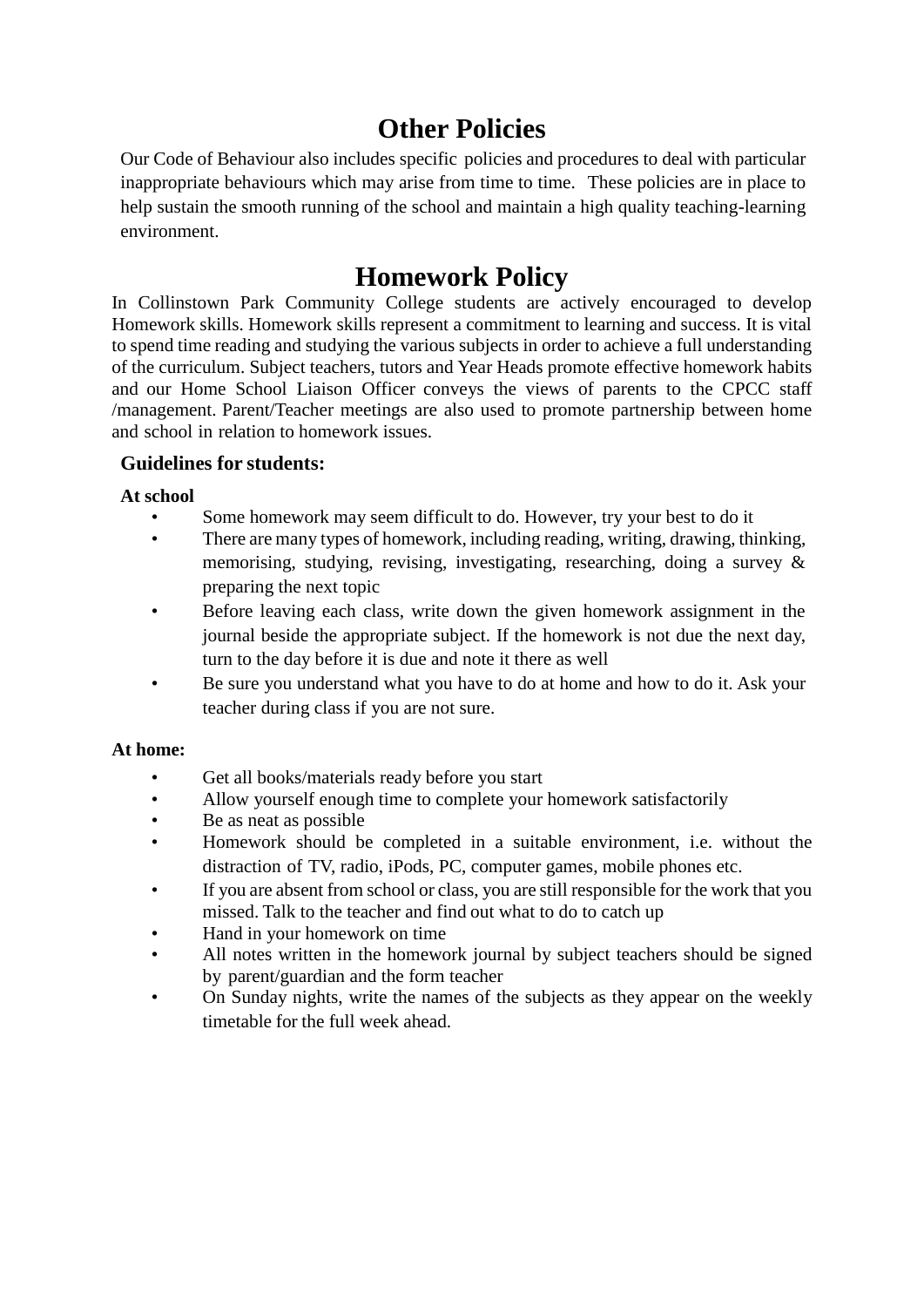### **Study tips:**

- Think about what you did in class during the day
- Neatly re-write the class notes that you wrote
- Redraw diagrams, maps, graphs that you drew in class
- Reread the chapter you were doing in class
- Go back over your textbook and revise a previous chapter
- Organise your class hand-outs into a folder.

*The following guideline* is suggested in relation to the amount of time spent doing homework. It is not a rigid guideline but serves to establish a structure for doing homework. When exams are approaching more study is required.

#### **Junior students**

| 1st year | 1 hour    |
|----------|-----------|
| 2nd year | 2 hours   |
| 3rd year | 2-3 hours |

#### **Senior students**

Senior students receive workshops and assistance from teachers/career guidance/outside speakers to determine appropriate time required for homework/study. The Guidance Counselling team encourages students to complete a prediction exercise included in the school journal.

Advice is offered in relation to the appropriate setting for homework eg a quiet place, doing homework at the same time and early in the evening in order to develop good homework habits.

## **Sanctions**

Should a student fail to produce or complete home work in a satisfactory way the:

- Subject teacher fills out the "No Homework" record section of journal
- The student reaching 3 No Homework notes will receive a behaviour note in **VSware**
- The student reaching note 6 will receive a behaviour note and a detention
- If student misses detention s/he is seen by year Head and relisted

A student may be suspended for repeated failure to attend detention. Suspensions are applied by the Principal or in his/her absence the Deputy Principal or in both their absence the Teacher in Charge.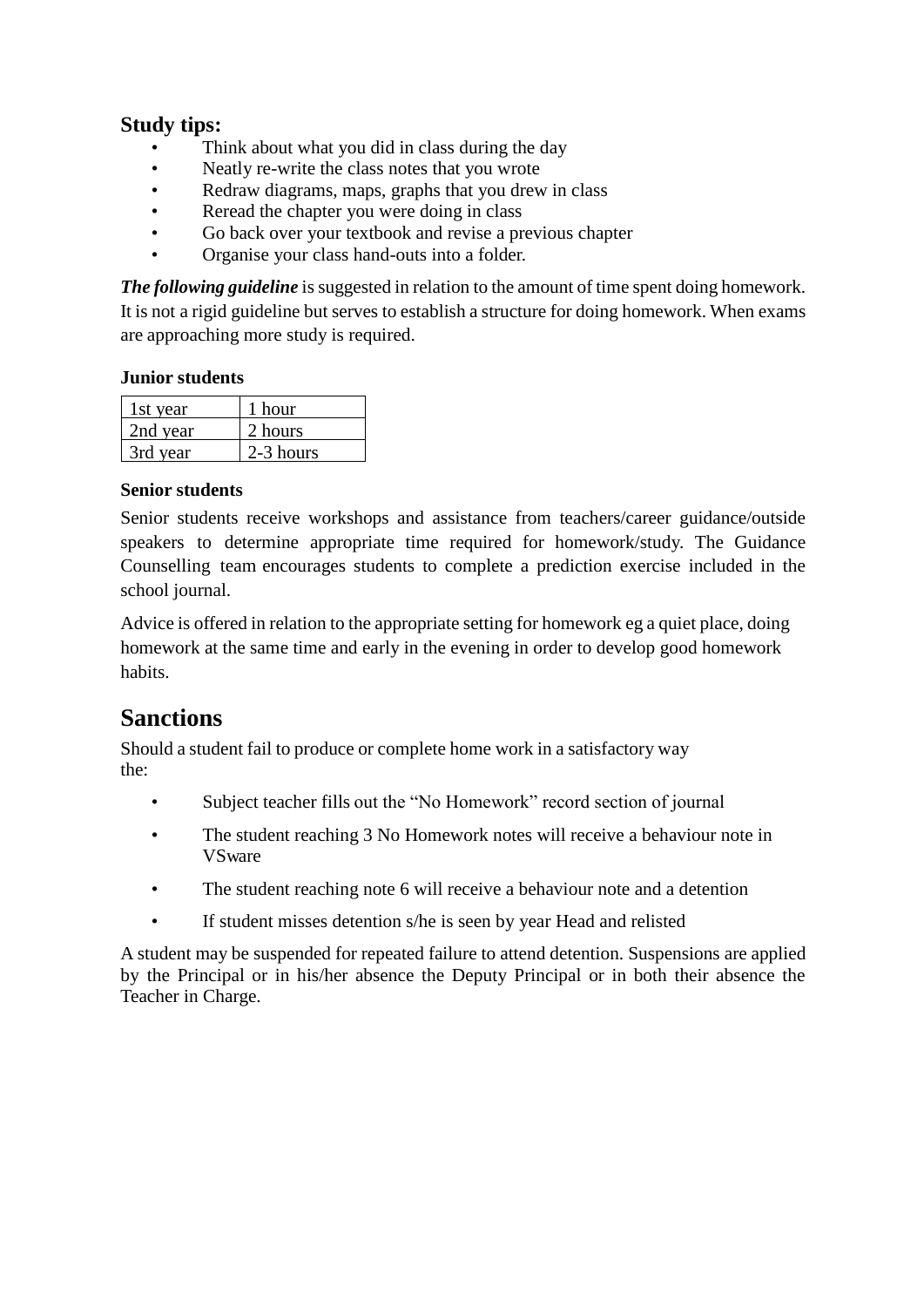# **Attendance and Absenteeism**

The Education Welfare Act places various responsibilities on the school and on parents to ensure the regular and punctual attendance of their pupils. Parents can keep an eye on the attendance of their son/daughter in school by monitoring the school journal which they are asked to sign every night.

Parents are asked to note that if a student is absent for a day or part of a day, they must by law supply a written explanation to the school as to the reason for absence. This written note must be supplied in the student's journal and must be available to the school on his/her next day in attendance.

All pupils continued attendance at the College is considered during the course of the school year and most particularly at the end of the year. Resumption in September is based on satisfactory completion of the school year, including regular and punctual attendance and participation in the end of year examinations whether State organised or school based. The College will not admit a student to a subsequent year if he/she hasn't completed the previous year except in most unusual circumstances. If a student doesn't take their examinations and the school has to re-organise them at some other date, a fee may be charged per subject to cover the cost of organisation, setting of papers and supervision. In relation to courses for Senior Students, these are open to those who have fully completed their Junior Cycle and have applied to the school for a place in Senior Cycle before the closing date which is specified well in advance during the course of third year.

## **Punctuality**

Students are instructed which door he/she should use in order to enter the building.

Doors open 8.50am for morning registration at 8.55am, and 1.25pm for afternoon classes. Students arriving after 8.55am or after 1.30pm are late and enter by the main entrance to building. Arriving on time is an important life skill and develops the student's ability to become a reliable and responsible member of the community. Arriving late to class has a negative impact on the school's teaching and learning environment. According to the Education (Welfare) Act 2000 the school is obliged to record the attendance of all students. It is important that students are on time for registration. In Collinstown Park Community College the co-operation and support of our students and parents is greatly appreciated in relation to student punctuality.

In order to encourage and promote punctuality in our school the following procedures are followed:

- A student arriving late with a note from a parent will be admitted at any stage as long as such an occurrence does not happen on a regular basis. On every 12th note this student will be assigned a detention and/or a meeting will be arranged to meet parent/guardian.
- A record of students arriving late to school is kept. If a student is late, with no note, for three times, a detention will be given to the student. A meeting may be arranged to meet parent/ guardian should lateness persist.
- When a student arrives late to class with no note or valid explanation the subject teacher will list the student for a detention.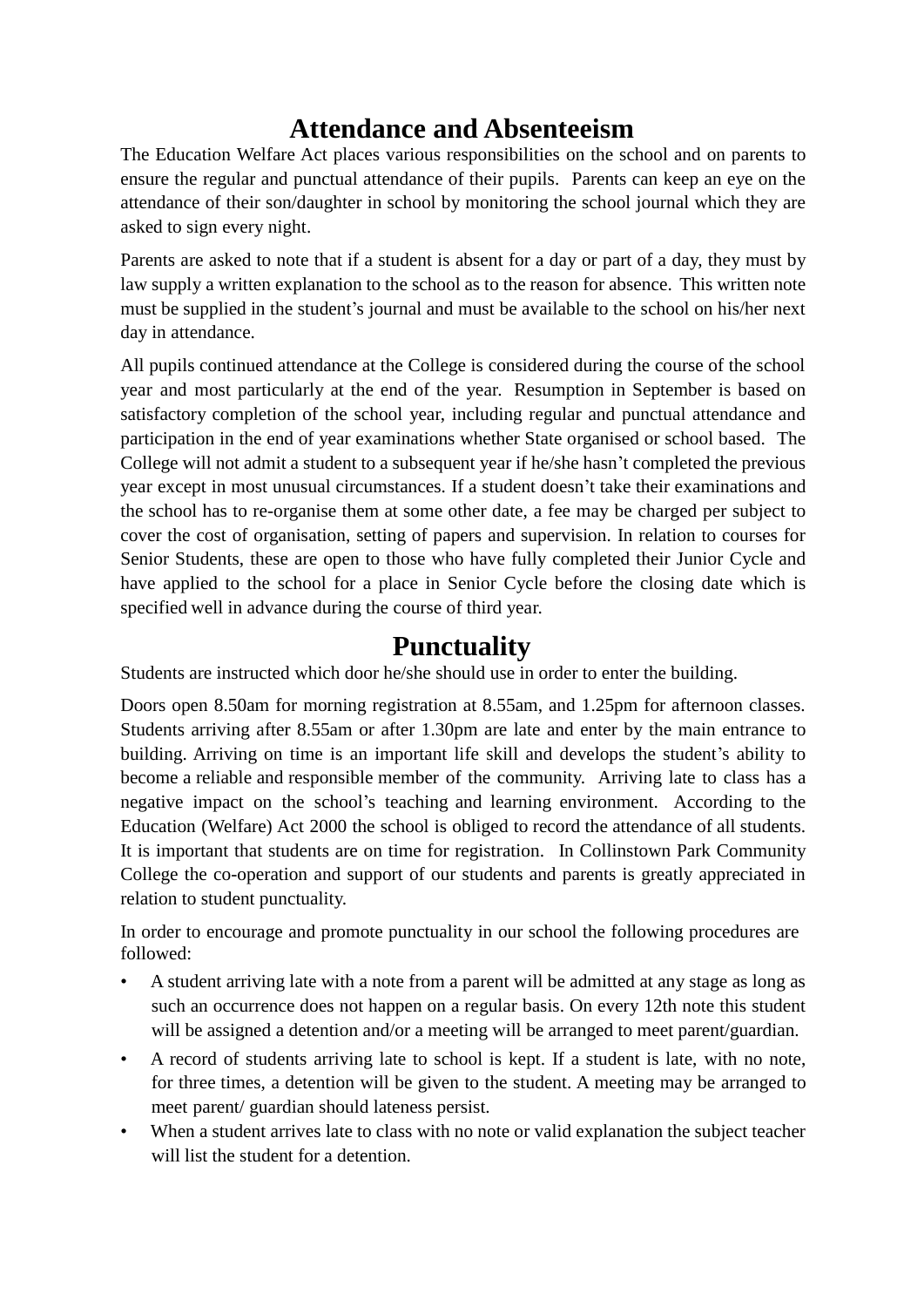## **Procedures for Detention**

A student may be placed on detention for breaches of school regulations. Information concerning detentions is communicated to parent(s)/guardian(s) in the student's journal.

A student may be suspended for repeated failure to attend school detention.

## **Mitching/Signing out**

Students may leave early if they have permission from their parents. Before they leave they must supply a note from a parent for their tutor or year head to get permission and then sign out at the Main Office. Any student "mitching" in school or out of school will receive a sanction.

## **Internet**

As part of the school's education programme, we offer pupils supervised access to the internet. The school has an acceptable use policy in relation to the internet which will be outlined to each pupil by his/her teacher before commencing use of this facility. Although the school actively seeks to promote safe use of the internet, it recognises the possibility that students may accidentally access objectionable material. Usage of the internet therefore requires responsibility on the part of the user as well as the school. If a pupil is in breach of the school's policy in relation to access to the internet, disciplinary action will follow.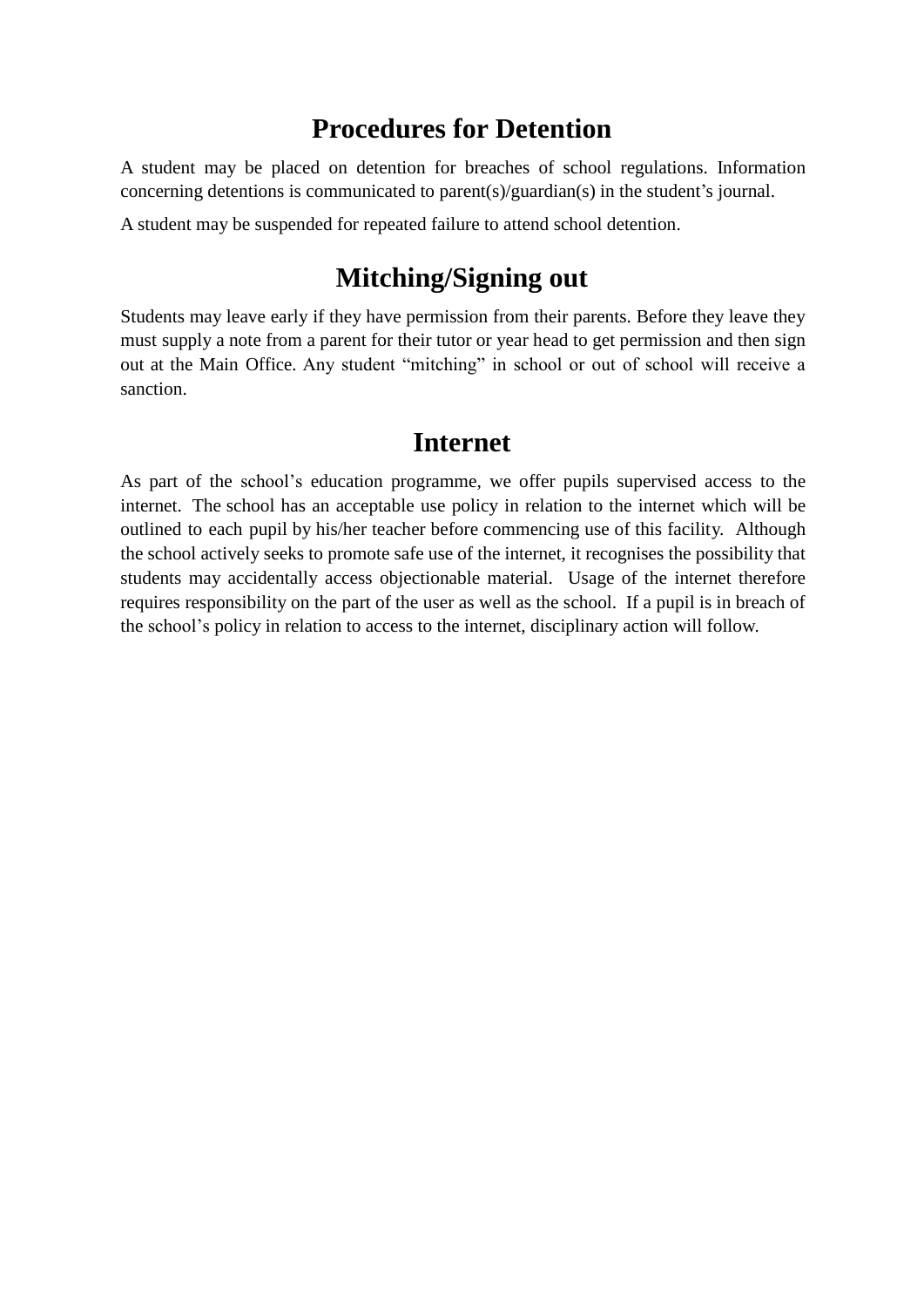# **Mobile phones, earphones and other portable electronic devices**

Mobile phones, earphones and other portable electronic devices brought into school have the potential to create a lot of disruption and distraction, interfering with the right of students to learn. Accordingly, none of these devices are allowed to be used in school.

The use of mobile phones, earphones, iPods, etc. for taking photographs or for audio/video recording in school or during school activities is strictly prohibited. Using these devices in such a way is an infringement of a person's right and would be considered a serious breach of the school's code of behaviour.

Any phone and/or other portable electronic devices (including headset, earphones) etc. that is seen, heard or in use by a student will be temporarily confiscated. The school reserves the right to temporarily confiscate a mobile phone (including the Sim card) and these other devices (and attachments) and retain them for a period of one night (plus any intervening non-school days e.g. week-ends, mid-term breaks etc.) in the case of a first offence.

The phone/device will be returned after one night confiscation on condition that the student guarantees that the rule will be complied with in future.

In the case of a second offence the phone/device will be confiscated for two nights.

In the unlikely event that further breaches occur, the sanction will be double its previous level in terms of the duration of the confiscation.

If a situation arises where a member of staff is confiscating a mobile phone, earphones or any other portable electronic device and the student refuses to hand it over they will be referred immediately to the Deputy Principal/Principal.

Failure to hand over a mobile phone, earphones and/or other electronic device(s) will result in a suspension, a condition of return from this suspension being that the student hand over the original mobile phone, and/or electronic device(s).

Failure to comply with policy re: Mobile phones, earphones and other portable electronic devices four times will result in that student attending a Discipline Committee.

*Any phone/device that is unclaimed by the second Friday in June will be donated to an appropriate charity.*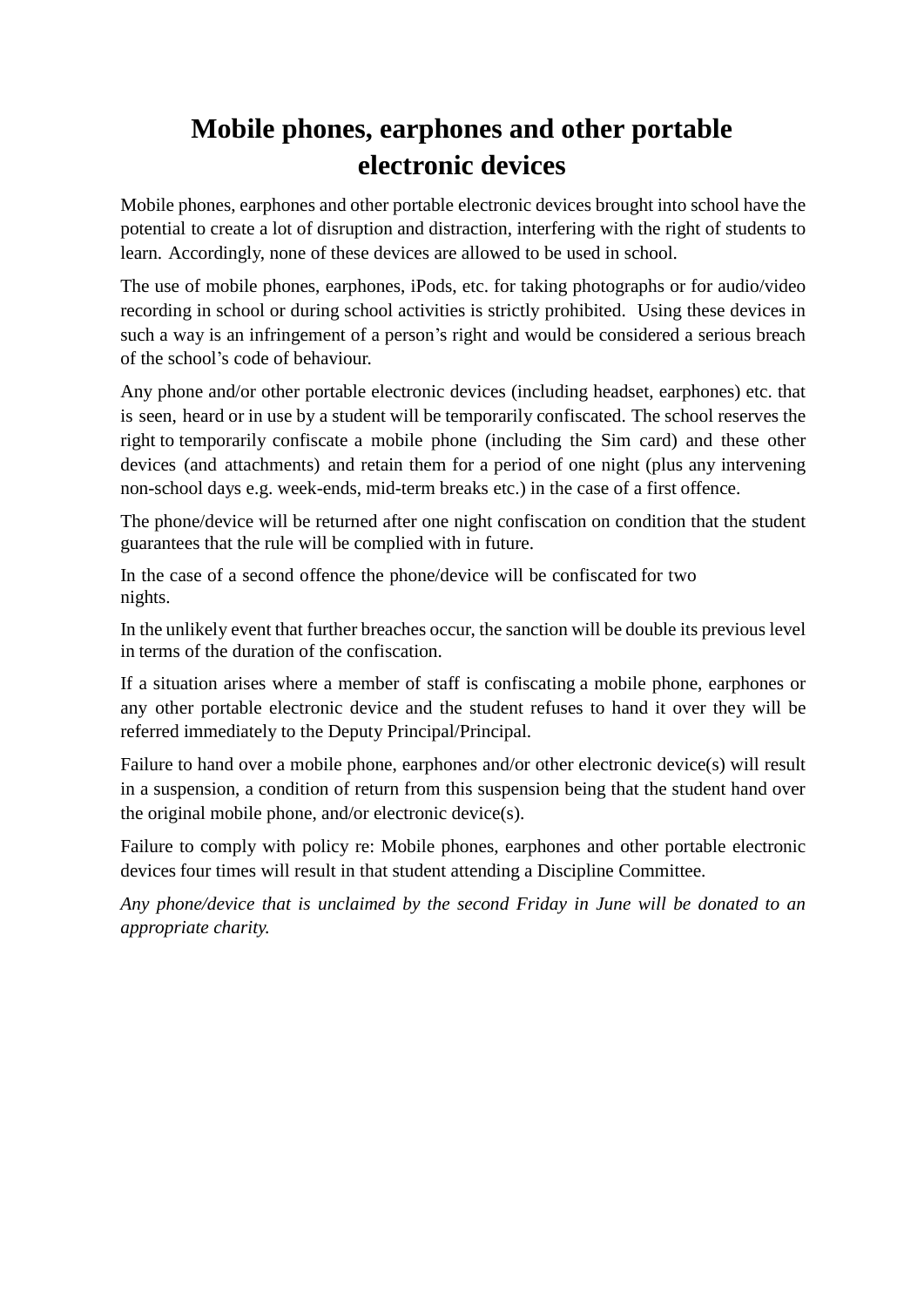# **Responsibilities of students involved in extra-curricular activities**

A core value underlying the provision of extra-curricular activities is the development of student responsibility. A student demonstrates this by choosing to take part in extracurricular activities and taking responsibility for his/her own personal behavior including the care of equipment and school property. Every student is expected to take pride in the facilities and equipment provided by the school.

A student's responsibility is to be a credit to their parents, school and the community. Therefore, you should:

- 1. Treat everyone involved with respect.
- 2. Attend your Extra-Curricular activity at the appointed time and relay intended absence in advance to the teacher in charge.
- 3. Always remember on and off the pitch/court and any school trips, that you are representing yourself, your family and the school.
- 4. Always show good sportsmanship and treat victory or defeat with equal dignity.
- 5. Avoid using inappropriate language on or off pitch/court or at other events.
- 6. Accept the referee's decision and speak appropriately to a referee at all times.
- 7. Jewellery, piercings, studs etc. on any part of body while playing may be considered dangerous and should not be worn while playing sports and representing the school.
- 8. Train as you should play, with enthusiasm and commitment.
- 9. Ensure that participation in Extra-Curricular activities does not interfere with your classwork or homework and ensure all homework is completed.
- 10. When travelling on the bus, respect the Bus Driver, be conscious of the safety of yourself and others and adhere strictly to the rules of the bus.
- 11. On a Match Day, you must:
	- i. Leave and arrive at the appointed time. Students may not leave class earlier than advised.
	- ii. Ensure that you have full and proper gear, including clean footwear and correct socks.
- 12. Provide consent from a parent/guardian. Permission may be obtained by using permission slips or digital means.
- 13. Provide parental contact details and provide emergency contact details to the teacher in charge.
- 14. Provide information to teacher in charge concerning any medical condition/illness and medications being taken while participating in the extracurricular activity.

Please remember that for the benefit of all involved the school's Code of Behaviour applies to all Extra-Curricular activities. The school also reserves the right to withdraw a student or group of students from an activity for a serious breach of the school's Code of Behaviour.

Should a student misbehave on an extra-curricular event future participation in extracurricular activities will be reviewed.